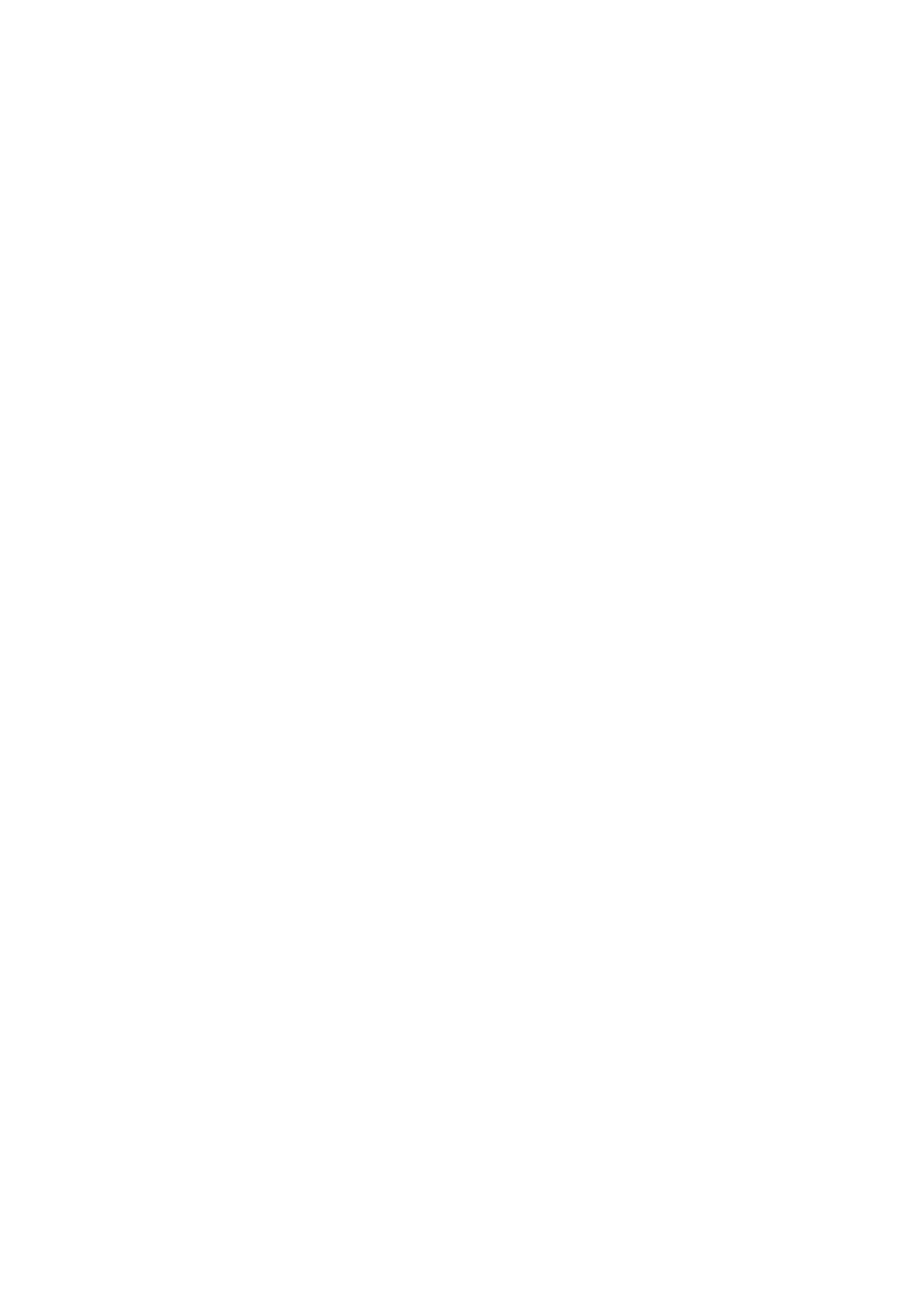تفکر و کودک، یژوهشگاه علوم انسانی و مطالعات فرهنگی دوفصلiامهٔ علمی (مقالهٔ علمی ــ پژوهشی)، سال دهم، شمارهٔ اول، بهار و تابستان ۱۳۹۸، ۲۰۵–۳۰۱

# بررسي تأثير برنامهٔ فلسفه براي کودکان بر نظريهٔ ذهن و باورهاي ماكياوليستي در دورهٔ ابتدايي

### شکوفه میر باقری\*

ناصر نوشادي \*\*، فريبرز نيكدل \*\*\*

#### حكىدە

هدف پژوهش حاضر بررسی تاثیر برنامه فلسفه برای کودکان ببر نظریبه ذهبن و باورهبای ماکیاولیستم ٍ در دانش آموزان دوره ابتدایی بود. روش پژوهش، نیمه تجربی و از نوع پیش-أزمون– یس اَزمون و گروه کنترل بود. جامعه اَماری پژوهش را تمامی دانش اَمـوزان پایــهی چهارم، پنجم و ششم شهر شیراز در سال تحصیلی ۹۸–۹۷ تشکیل می دادند؛ که تعـداد ۹۰ آزمودنی به روش نمونه گیری خوشهای به عنوان نمونه انتخـاب و در دو گـروه ٤٥ نفـری (گروه آزمایش و کنترل) به صورت تصادفی جایگزین شدند. جهت آمـوزش فلسـفه بـه کودکان که مبتنی بر داستان خوانی بود از کتاب "داستانهایی برای تفکر " اثر رابرت فیشــر استفاده شد. در ادامه، آزمودنبی های گروه آزمایشی به مدت ده جلسه تحت آمــوزش برنامــه فلسفه برای کودکان قرار گرفتند. به منظورگردآوری دادهها از مقیـاس نظریــه ذهــز ( Happe, 1994:129) و مقياس باورهاي ماكياوليستي ( Christie & Geis, 1970:10) استفاده شــد. نتــايج نشان دادند که آموزش فلسفه برای کودکان موجب ارتقاء نظریه ذهــن و کــاهش باورهــای ماکیاولیستی در آزمودنے های گروه آزمایش در مقایسه یا گروه کنترل گردید.

<sup>\*</sup> دانشجوی کارشناسی ارشد روانشناسی تربیتی، دانشگاه یاسوج \*\* اســتادیار گــروه علــوم تربیتــی و روانشناســی، دانشــگاه یاســوج، یاســوج، ایــران (نویســندهٔ مســئول)، noshadi5@hotmail.com \*\*\* استادیار گروه علوم تربیتی و روانشناسی، دانشکدهٔ علوم انسانی، دانشگاه یاسوج، یاسوج، ایران تاریخ دریافت: ١٣٩٨/٠١/٢٥، تاریخ پذیرش:٢٠٧/٠٥/٠٢

Copyright © 2018, IHCS (Institute for Humanities and Cultural Studies). This is an Open Access article distributed under the terms of the Creative Commons Attribution 4.0 International, which permits others to download this work, share it with others and Adapt the material for any purpose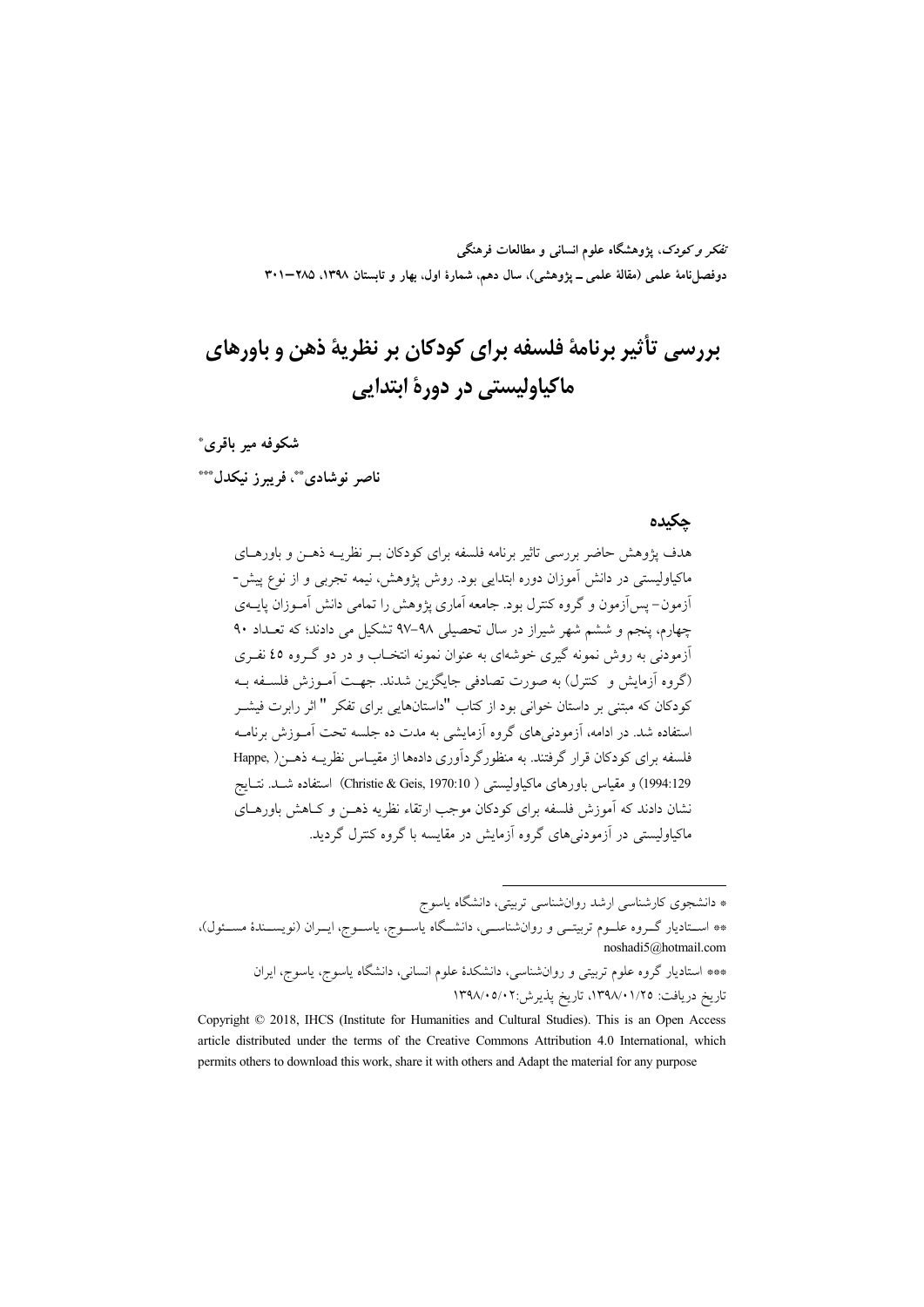**کلیدواژهها:** فلسفه برای کودکان، نظریه ذهن، باورهای ماکیاولیستی

### ۰۱ بیان مسئله

نظریه ذهن اولین بار توسط پریماک و وودروف در سال ۱۹۷۸ مطـرح شــد کــه بــر توانــایی پیش بینی و تبیین رفتار و احساسات درونی دیگران (محتوا و فرآیند) با توجـه بــه وضــعیت های ذهنی شان از قبیل تفکرات، باورها، تمایلات، دانش و ادراکـات تاکیـد دارد ( Premack Paal ) :(Gabbard,2005: 648) :(Wimmer & Perner, 1983: 103):(& Woodruff, 1978: 515 (Flavell, 2004: 274) (Dahlgren & Almén et al, 2017: 303) (& Bereczkei, 2007: 541). نظريه ذهن بـه معنـاي درك وضـعيت ذهنـي (15 :Flavell, 2000 ) هيجـاني (Harris, 1989)؛ (Harwood & Farrar, 2006: 401) و اجتماعي (Carpendale and Lewis 2004)؛ ( De Rosnay and Hughes 2006)؛( Harwood & Farrar, 2006: 401)؛( Harwood & Farrar, 2006)؛( به ذهـن بـا سـطوح سازگاری مدرسه (Dunn, 1994: 297) شایستگی اجتماعی و نقش های اجتمــاعی در مــدارس (Slaughter, 2002: 545) (Sutton, 1999: 117) (Lalonde & Chandler, 1995: 167) متغیرهـای خـانوادگی از قبیــل سـبک هـای تعــاملی مــادر و کــودک (Dunn, 1994: 297) و(199: Ruffman, 1999) رابطه دارد. نظريه ذهن به معناي توانايي مشــاهده آدمـي بــه عنــوان موجودي روانشناختي است (Devine & Hughes, 2016: 23). كه بيانگر اين مطلب است كـه اشخاص ذهن های متمایزی از یکدیگر دارنـد کـه پایـه و اسـاس ادراک فـرد در تعـاملات اجتماعي محسوب مي شود (Slaughter & Repacholi, 2004: 11). درك و فهم مـا از حـالات ذهنی دیگران نقش حیاتی در برقراری ارتباطهای اجتماعی دارد. این توانایی یعنی توانـایی پــا مهارت درک حالات ذهنی دیگران در مورد بزرگسالان به نام نظریه ذهن معروف اسـت کـه به این صورت نشان داده می شـود(Theory of Mind) یــا (ToM). در دنیــای کنــونی، تعامــل اجتماعی یک مولفه ضروری است؛ به طوری که پیامد هـای مهـم زنـدگی بسـتگی بــه ایــن تعامل دارد. زمانی که ما در تعاملات اجتماعی بـا دیگـران مـرتبط مـی شـویم؛ مشـاهدات و تفسیر ثابتی از وضعیت ذهنی دیگران را مورد بررسی قرار می دهیم که این مشـاهدات مـا را قادر به تفسیر و شناسایی انگیزه های درونی و پیش بینی رفتار آینده شان می ســازد ( & Paal Bereczkei, 2007: 541). كه پيامد آن رمزگشـايي نشـانه هـاي اجتمـاعي و تنظـيم رفتارهـاي بهنجار مي باشد (Astington, 2001: 685).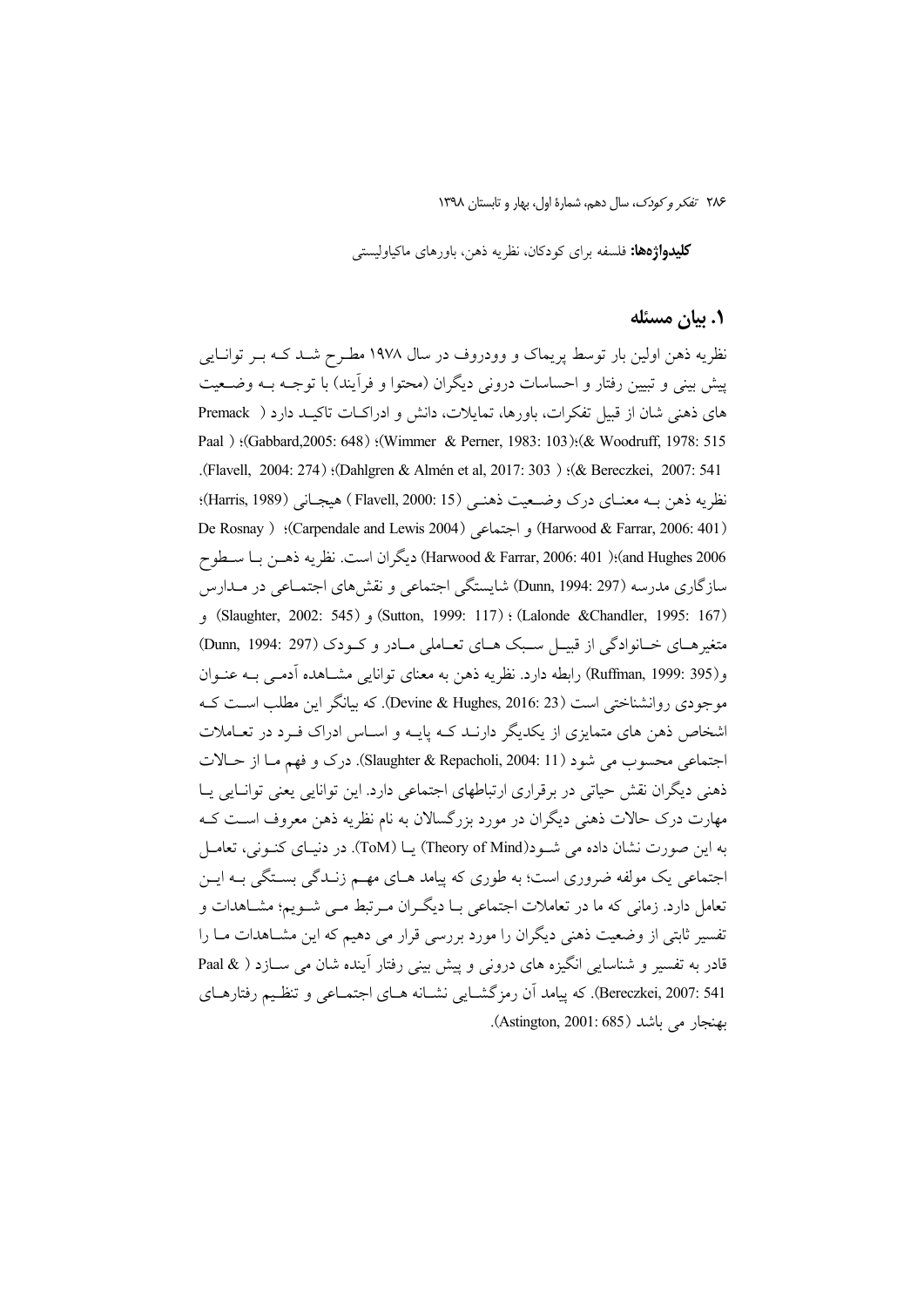یکی از ویژگی هایی که اف اد از مهارتهای ذهن خـوانی بـرای رمز گشـایی نشـانههـای اجتمـاعی اسـتفاده کننـد، باورهـای ماکیاولیسـتی(Machiavellianism beliefs) اسـت کـه بـر دستکاری ذهـن دیگـران در جهـت منـافع شخصــی تاکیــد دارد. افـراد دارای باورهــای ماکیاولیستی دیگران را در شرایطی می بینند که آماده فریب خوردن هستند و نیـز مـی داننــد كه چگونه و در چه شرايطي بر افكار، عواطف و اعمال ديگران اثر بگذارنــد ( .Wilson, Near .(& Miller, 1996).

سازه نظريه ذهن يا "ذهن خواني" موجب تغير رويكرد انسان از مشاهده گــر منفعــل بــه فعال که توانایی درک تعاملات اجتماعی، اسناد حالت های پیچیده ذهنی به خـود و دیگـران می باشد. در روان شناسی بیان شده است که ماکیاولیست ها از ذهن خـوانی جهـت پیشـبرد اهداف خود استفاده می کنند. بنابراین، باورهای ماکیاولیستی نمونـه ای از اعمـال فریبکارانـه م باشد كه با نظريــه ذهــن در ارتبــاط اســت (Christie & Geis, 1970:10)؛ ( Wilson, 1996: ) Sutton & Keogh, 2001: ):(Linton & Wiener, 2001: 675) :(McHoskey, 1998: 192): (285 137)؛( Ritter, 2011: 241). توانايي ذهن خواني نقش كليدي نه تنها در همكاري بـا ديگران، بلکه بر دستکاری ذهن دیگران نیز دارد. آنچه ماکیاولیست هــا را از بســیاری از افــراد دیگــر متمايز مي كنـد ، داشــتن مهــارت ذهــن خــواني اســت (Gallant & good:2019:22). داشــتن باورهای ماکیاولیستی به این معناست که افراد از افکار دیگران به عنوان ابزاری بـرای رسـیدن به اهـداف خـود اسـتفاده مـى كننـد ( Christie & Geis, 1970:10 ) : Linton & Wiener, :675); 2001). افرادی که دارای خصوصیات ماکیاولیستی هستند نگرانبی کمبی دربـاره آسـایش زندگی دیگران دارند که نشان می دهد این عدم نگرانبی ناشبی از نباتوانی درک احساسیات دیگران است. به طوری که افراد با شخصیت ماکیاولیستی، ویژگی هـای درک احساسـات ديگران را دارند ولي از توانايي پاسخ همدلانه برخوردار نيستند (Ritter, 2011: 241).

در این میان، سن کودکی کلیدی ترین دوره برای یادگیری نظریه ذهن است. مهم تـرین بخش نظریه ذهن فهمیـدن باورهـاي كـاذب اسـت كـه در سـن چهـار سـالگي رشـد مـي يابد(Wimmer & Perner,1983:103). اينكه چگونه كودكان مي آموزنـد تـا از وضـعيت هـاي ذهنی از قبیل تمایلات و باورها برای پیش بینی و تبیین رفتار دیگران استفاده کننـد یکـی از موضوعات اساسی پژوهش های این حوزه مبی باشــد. ازایــن رو، ســن کــودکی بخصــوص کودکی میانی (سنین شــش تــا دوازده ســالگی) زمــان یــادگیری نظریــه ذهــن از منظـر روان شناسان می باشد(Wellman, 2014). یافته های عصب– شـناختی بیــانگر اهمیــت ایــن دوره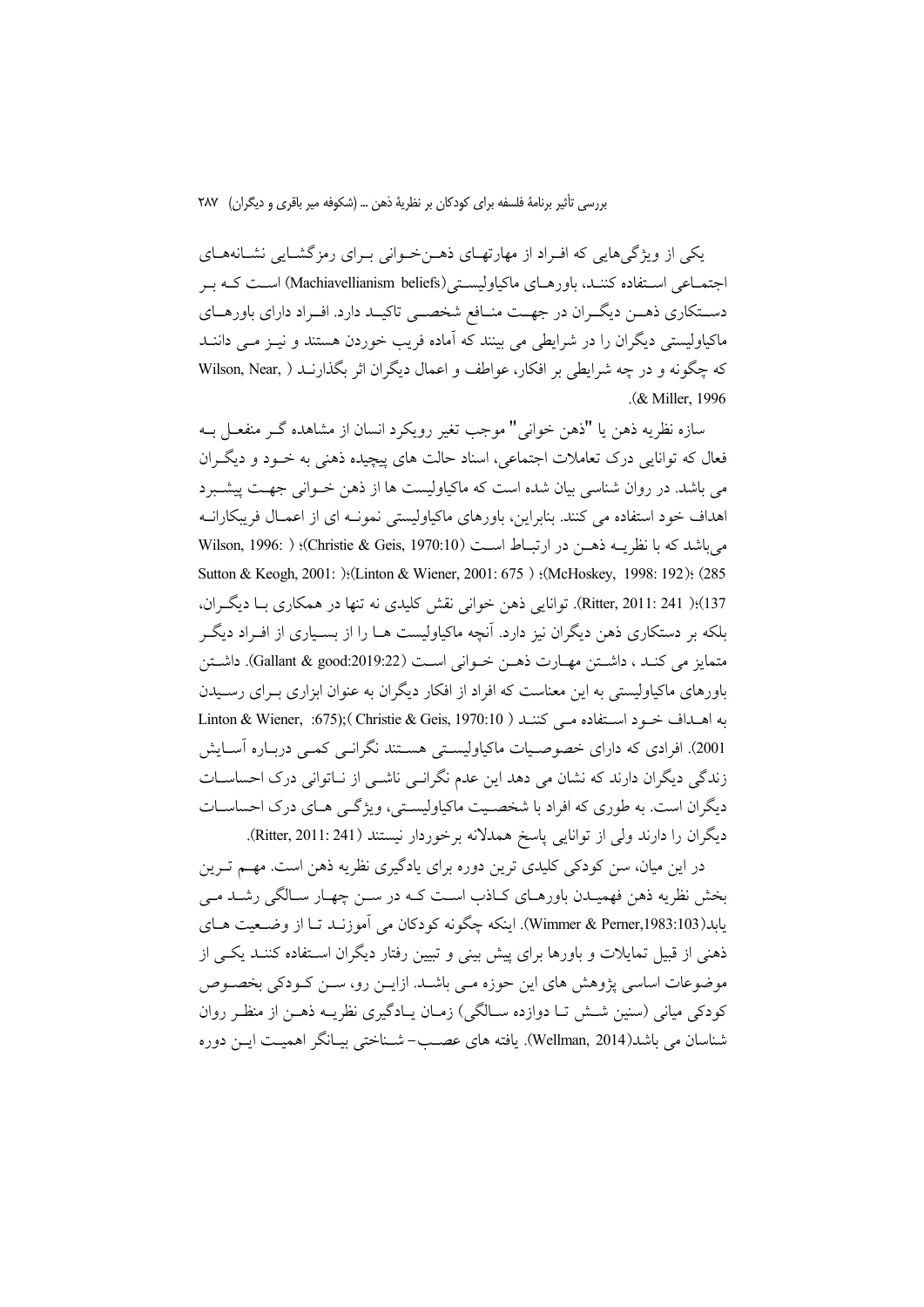٢٨٨ تفكر وكودك، سال دهم، شمارة اول، بهار و تابستان ١٣٩٨

سنی از لحاظ ساختار زیستی مغز در بخش پیشانی و لوب اَهیان(Frontal & parietal lobes) و نيز عملكرد شناختي (Davidson, 2006: 2037) است. نظريه ذهــن نقــش مهمــي در كسـب مهارت های اجتماعی در جهت حل تعارضات پیدا می کند.

در این میان، یکی از ابزار های اساسی برای افـزایش سـطح آگــاهی کــودک از وضــعیت ذهني ديگران بخصوص در دوران ابتـدايي، داســتان اســت (Del Giudice, 2015) خوانــدن داستان و شبیه سازی تجارب اجتماعی به درک اجتمـاعی کمـک مـی کنـد Mar, Oatley, Peterson, 2009: 407). داستان به رشد توانایی های ذهن کمک می کند، به طوری که منجر به تمرکز بر روابط بین فردی و درک حالت های روان شناختی دیگـران مـی شــود و همــین ويژگے باعـث أشــنا شــدن بــا حــالات ذهنــي ســايرين مــي شــود (Oatley, 2012) و( Nussbaum,2003)و(Keen, 2007)و (Zunshine,2006) افراد با خواندن داستان، توانيايي هياي ذهن خويش را گسترش مي دهند داستان خواني ما را به سمت خواندن ذهن ديگران ســوق مى دهــد (Panero, Weisberg, Barnes, Black, Goldstein, Brownell, Winner, 2016). داسـتان فرصتي است براي شكل دهي بـه تجـارب كـودك و فهـم تفـاوت هـا اسـت و از ديـدگاه فرهنگی، قابل ذکر است که دانش آموزان در این دوره چون به مدرسه می رونـد در معـرض رشد فزاینده دانش (به عنوان مثال، ادبیات داستانی) قرار می گیرند (Eccles, 1999:30). رابطـه نزدیکی بین ژانرهای ادبیات مانند داستان و رمان با فلسـفه وجـود دارد و یکـی از مهمتـرین دلایلی که باعث شده فلسفه به ادبیات نزدیکتر شود و از آن بهره ببـرد، ایــن اسـت کــه بیــان مفاهیم انتزاعی فلسفی از طریق داستان در سن کودکی امکان پذیر است. داستان ابـزار اصـلی آموزش تفکر در برنامهی فلسفه برای کودکان است زیرا استفاده از داستان این فرصت را برای کودکان فراهم می کند که دربارهی ایدههای مهم با یکدیگر گفت و شنود کنند ( Haven, ) 2007). داستان با نظریه ذهن ارتباط تنگاتنگی دارد و نیـز داسـتان دانـش فـرد را نسـبت بـه دیگری بسط می دهد و وجه تشابه و تفاوت فرد با دیگران را برجسته می سـازد (594: Mar,  $(Mar, 2009; 407)$ ,  $(2006$ 

مسئله پژوهش حاضر به بررسی تاثیر فلسفه برای کودکـان بـر نظریــه ذهــن و باورهــای ماکیاولیستی می یردازد تا این پرسش را به آزمون بگذارد که آموزش فلسـفه بـرای کودکـان چه تاثیری بر نظریه ذهن و باورهای ماکیاولیستی دارد؟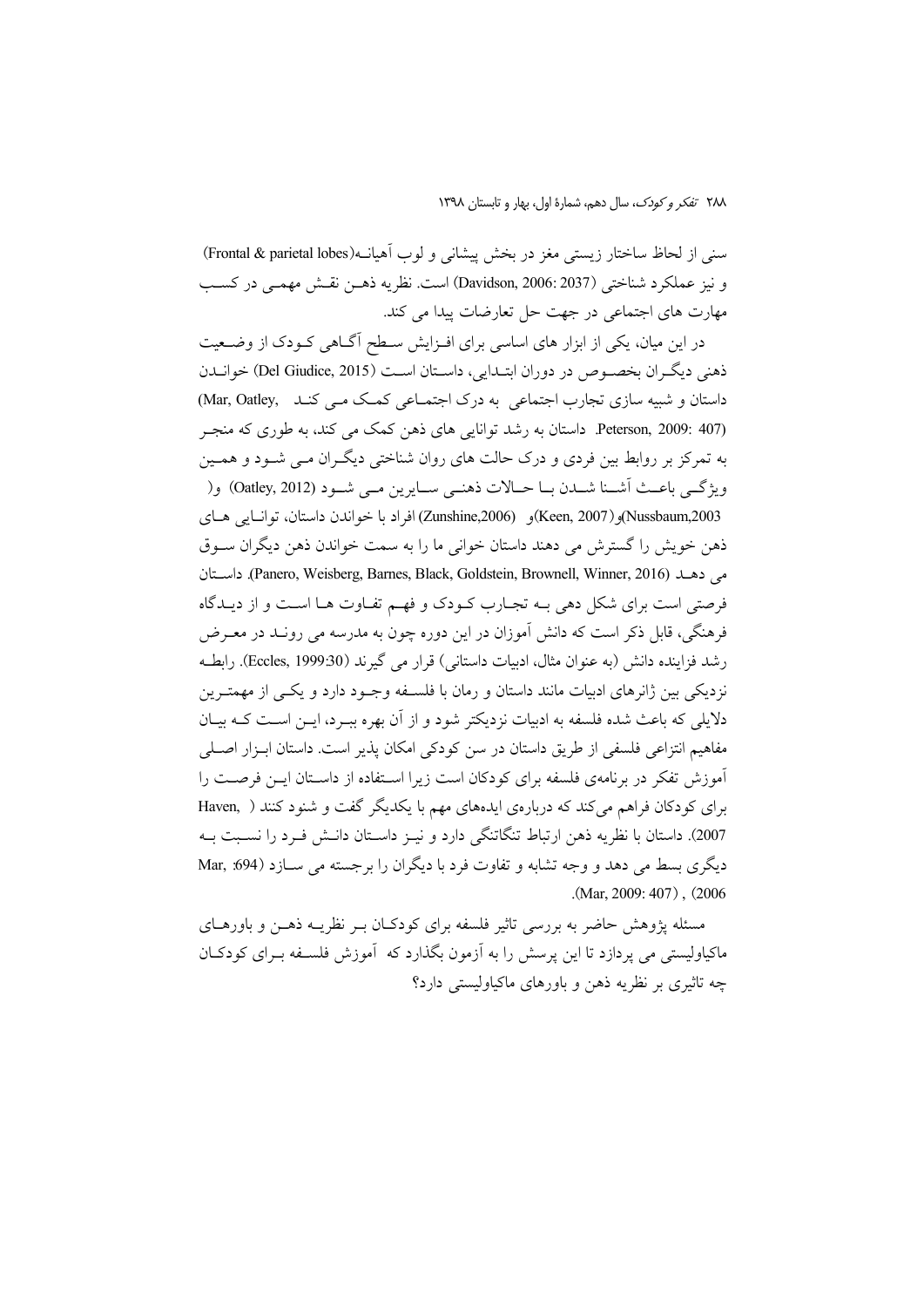# ۲. جامعه، نمونه و روش نمونه گیری

جامعه آماری مورد مطالعه در این یژوهش شامل تمامی دانش آموزان دختر مـدارس ابتـدایی شهر شیراز در سال تحصیلی ۱۳۹۷–۱۳۹۲بود. گـروه نمونــه مــورد پــژوهش شــامل ۹۰ نفــر بودند. برای گروه آزمایش و کنترل دریابه های چهارم، پنجم و ششم از هـر پایـه ۳۰ دانـش .<br>آموز حضور داشت. یک مدرسه دخترانــه بــه پیشــنهاد ســازمان آمــوزش و پــرورش شــیراز انتخاب و۳ کلاس ۱۵نفره تشکیل و تحت آموزش فلسفه برای کودکان قرار گرفت. لازم بـه ذکر است که در یژوهش حاضر مداخلات اخلاقی نیز مد نظر قبرار گرفت، بـه نحـوی کـه رضایت والدین و دانش آموزان برای شـرکت در جلســات آمــوزش فلســفه بــرای کودکــان حاصل شد و به آنان اطمینان داده شد که اطلاعات صرفا برای امر پـژوهش اسـتفاده خواهــد شد.

# 3. روش پژوهش

روش پژوهش از نوع نیمه تجربی بـود (جـدول ۱). قبـل از اجـرای طـرح از هـر دو گـروه آزمایش و کنترل پیش آزمون گرفته شد. سپس، برنامه آموزش فلسفه برای کودکان بــه مــدت ۱۰ جلسه بر روی گروه آزمایش انجام پذیرفت. در پایان هر دو گروه در پــس آزمــون شــرکت نمو دند.

| پس آزمون | عمل اَزمایش <i>ی</i><br>(فلسفه برای کودکان) | پیش ازمون | کروه   | تقسيم تصادفى |
|----------|---------------------------------------------|-----------|--------|--------------|
|          |                                             |           | ازمايش |              |
|          |                                             |           | كتر ل  |              |

جدول ١. طرح پیش آزمون. پس آزمون با جایگزینی تصادفی

با استفاده از روش سنجش توانایی پرسشگری فیشر(۲۰۰۵) که مبتنی بر داستان خـوانی و پرسشگری بود، داستان فلسفی از کتـاب "داســتانهــایی بــرای تفکــر" اثــر رابــرت فیشــر (۱۳۹۰) در حلقه کند و کاو فلسفی خوانده شد.

در جلسه اول، آشنایی با آزمودنی ها و ایجاد آمادگی ذهنی برای شرکت در حلقه کنــد و کاو فلسفی بود. در این جلسه معلم( تسهیل گر) خود را معرفی می کنـد، بــا دانـش آمــوزان أشنا می شود و برای پیشبرد روند طرح با آنهـا رابطـه عــاطفی برقــرار مــی کنــد. ســپس در اواسط ساعت کلاس، پیش آزمون گرفته می شود.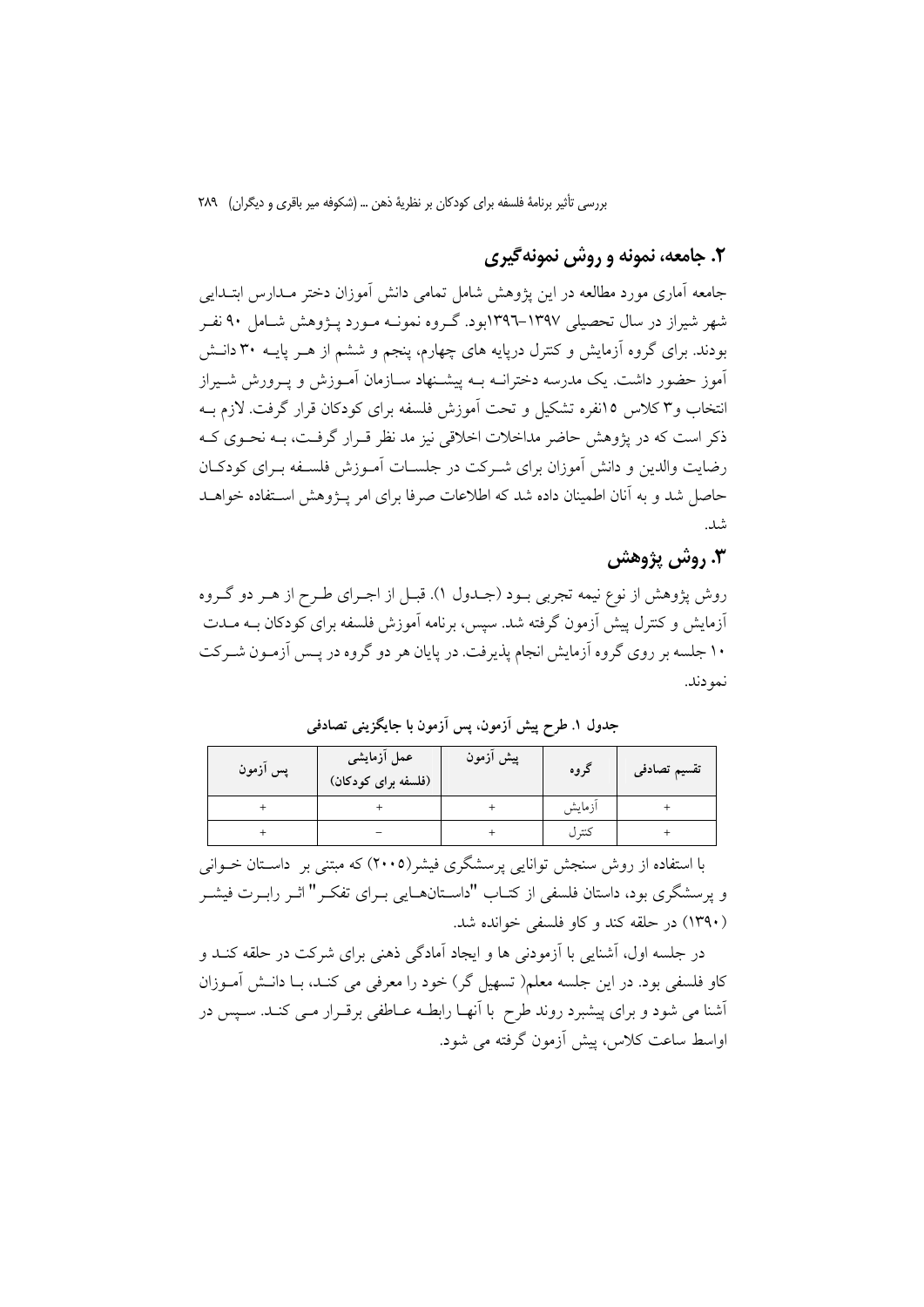در جلسه دوم، قوانین مربوط به حلقه کند و کاو فلسفی تعیین شد. به آزمودنی هــا گفتــه شد که آنها این فرصت را خواهند داشت کـه سـوال هـایی دربـاره داسـتان بیرسـند و ایـن سوالات می تواند درباره هر قسمتی از داستان باشد کـه از نظـر آنهـا حیــرت آور اســت، یــا درباره هر چیزی که داستان، آنها را به تفکر درباره آن وا میدارد و آنها دوست دارنــد دربــاره أن بحث كننـد. همچنـين أزمـودنى هـا بـا قـوانين حلقـه كنـد و كـاو فلسـفى و فعاليـت گروهي(اجتماع پژوهشي) از جمله احترام به يكديگر، نقـاد بـودن و پــذيرش نقــد ديگــران، رعايت نوبت در صحبت كردن و اجازه گرفتن، فعالانه گــوش دادن، ســكوت در زمــانى كــه دوستانشان در حال صحبت کردن هستند، منتظر نوبت خود شدن، خـودداری از تـک قطبـی کردن گفتگو و اشتراک ایده ها با یکدیگر آشنا شدند.

در جلسه سوم، در ادامه معلم (تسهیل گر) داستان"گلرت" را با صدای بلنـد مـی خوانـد. پس از آن چند سوال درباره داستان و به منظور فهم داسـتان از دانـش آمـوزان پرسـیده مـی شود سوالاتي از قبيل: مفهوم و منظور داستان چه بود؟ صـاحب گلــرت چــه کســي بــود؟ او چطور اَدمی بود؟ چرا گلرت با گرگ جنگید؟و نتیجه این جنگ چه شد؟ اَیا شـاهزاده حـق داشت گلرت را بکشد؟ وقتی افراد خشمگین می شوند، چگونه اند و چه احساسبی دارنــد؟ بين خوش اخلاق بودن و بد اخلاق بودن چه فرقي هست؟ آيا مي توانيد جلـوى عصـبانيت یا خشم خود را بگیرید؟ چگونه؟ سعی شد که همه ازمودنی ها در بحـث مشــارکت داشــته ىاشند.

در جلسه چهارم، معلم داستان"خرسی که حرف می زند" را با صدای بلنـد مـی خوانـد. سيس سوالاتي نظير آيا با نظر دوستتان موافق هستيد يا مخالف ؟ و دلايل خود را بيــان كنيــد و به نظر شما دوست یعنی چه کسی؟ آیا هر کسی را که دوستش دارید دوستتان هسـت؟آیا ممکن است افراد با هم دوست باشند ولی دعوا هم کنند؟ یک دوست خــوب چــه ویژگــی هایی دارد؟ آیا با هر کسی می توان دوست شد؟ آیا هر کسی می تواند دوست ما باشد؟ اگـر شما جای آن مرد بودید به دوستتان کمک می کردید؟ چرا؟ آن خـرس در گـوش مـرد چـه گفت؟ نظرتان درباره اين جمله چيست؟ آيا به نظر شما كار او درست بوده است؟ آيا كسبي نظری مخالف جمله ای که خرس به مرد گفته دارد؟ دلیل شما چیست؟ چگونه مـبی تــوانیم بگوييم كه داستان واقعي هست يا نه؟

در جلسه پنجم، یکی از دانش آموزان داسـتان" کــارگران در بــاغ انگــور تاکســتان" را بــا صدای بلند می خواند و از دانش آموزان خواسته می شود که با دقت به حوادث داستان گـوش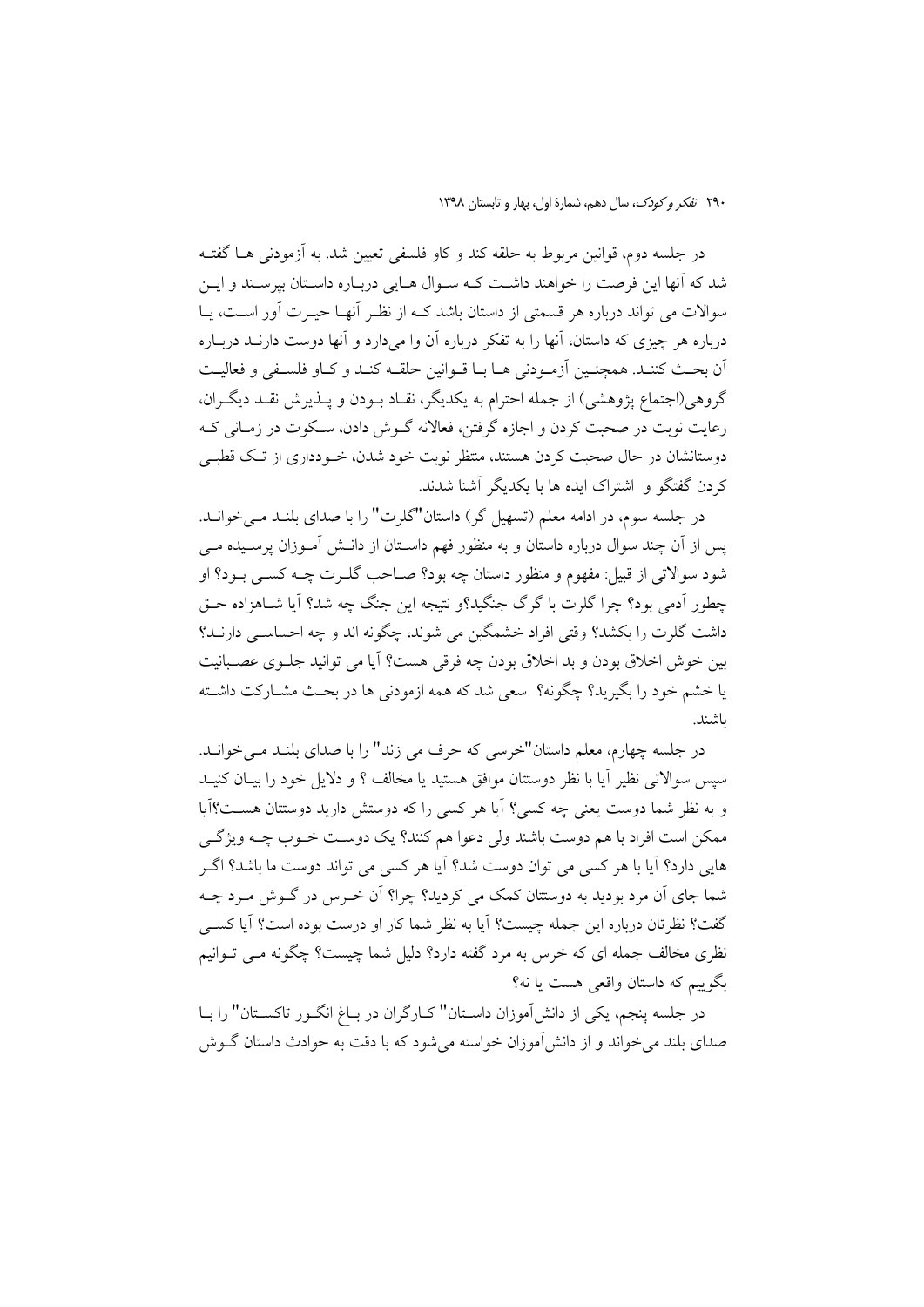بدهند و هر جایی از داستان که برایشان جالب، معماگونــه باشــد یادداشــت کننــد. از دو نفــر دیگر از دانش آموزان به صورت داوطلب درخواست می شود که داستان را به زبان خود بیـان کنند و آنچه که به ذهن شان میرسد را بیان کننـد و یـک نفـر آنهـا را یادداشـت مـیکنـد و درباره آنها بحث می کنند.کلماتی که بـرای دانـش[مـوزان نامـانوس مـی باشـد توضـیح داده می شود. از متن داستان سوالاتی به منظـور درک داسـتان پرسـیده مـی شـود تـا ببینـیم آیـا دانش|موزان وقايع داستان را درست متوجه شدهاند يا نه سوالاتي مثل: پيشنهاد صــاحب بــاغ برای پرداخت مزد چه بود؟ چــه کســانی در مــورد دستمزدشــان شــکایت کردنــد؟چرا آنهــا شکانت می کردند؟

در جلسه ششم، ابتدا یک بار داستان"خرگوشهای ترسو" توسط معلـم (تسـهیل گـر) خوانده می شود و یکی از دانش[موزان نیز آن را به زبان خود بیان می کنـد. از آنهــا خواســته شد که هر جایی از داستان را که برایشان جالب ، مبهم و غیرعادی هست را یادداشت کننــد و درباره آنها کمی فکر کنند و سپس یادداشت را به اتفاق اعضــای حلقــه کنــد و کــاو مــورد بررسی قرار دادند. قسمت هایی که تکراری هستند حذف می شـوند و آنهـایی کـه بیشـترین رای را آوردند مورد بحث گروه قرار میدهیم و در نهایت یک ایده که مورد توافـق همگــان بود مورد بحث قرار گرفت و از آنها پرسیده شد که این ایده متعلـق بـه چـه کسـی اسـت و نظرش در این باره چیست؟ و این ایده محور اصلی بحث حلقه می شود و در ادامه سـوالاتی مطرح شد و با همفکری و همراهی اعضا به کنکاش گذاشته شد.

در جلسه هفتم، دانش آموزان در حالی که به صورت حلقه کنار هم نشســتهانــد و معلــم نیز در میان حلقه کند و کاو نشسته است معلم از یکی از دانشآموزان میخواهد که داستان "شاهزاده سانا" را با صدای بلند برای اعضای حلقه بخواند. به دانشآموزان گفتـه مـی شـود هر جای داستان که برایشان جالب، مبهم، غیرعادی هست یادداشت کنند و در پایـان آنهـا را بیان کنند. از دو نفر دانشآموزان میخواهیم که داستان را با زبـان خــود روایـت کنــد ســپس سوالاتی درباره متن داستان در حلقه پرسیده می شود و مورد بحث حلقه قرار می گیرد. معلـم هم سعی می کند هم خود به عنوان عضوی از حلقه مشــارکت کنــد و هــم دانــش آمــوزان را درگیر بحث کند. سوالاتی زیر در بحث گروه مورد بررسـی قـرار گرفـت: منظـور و مفهـوم داستان چیست؟شاهزاده سانا چگونه آدمی است؟ چرا شاهزاده سانا نمبی خواسـت رهبـری سیاه را برعهده بگیرد؟ چه کسانی در پایان، به سانا افتخار می کردند؟ چه چیز نشـانه جـرات و شجاعت است؟ مي توانيد مثالي بزنيد؟ فرد ترسو چگونه آدمي است؟ آيا ترسـو بـودن بـد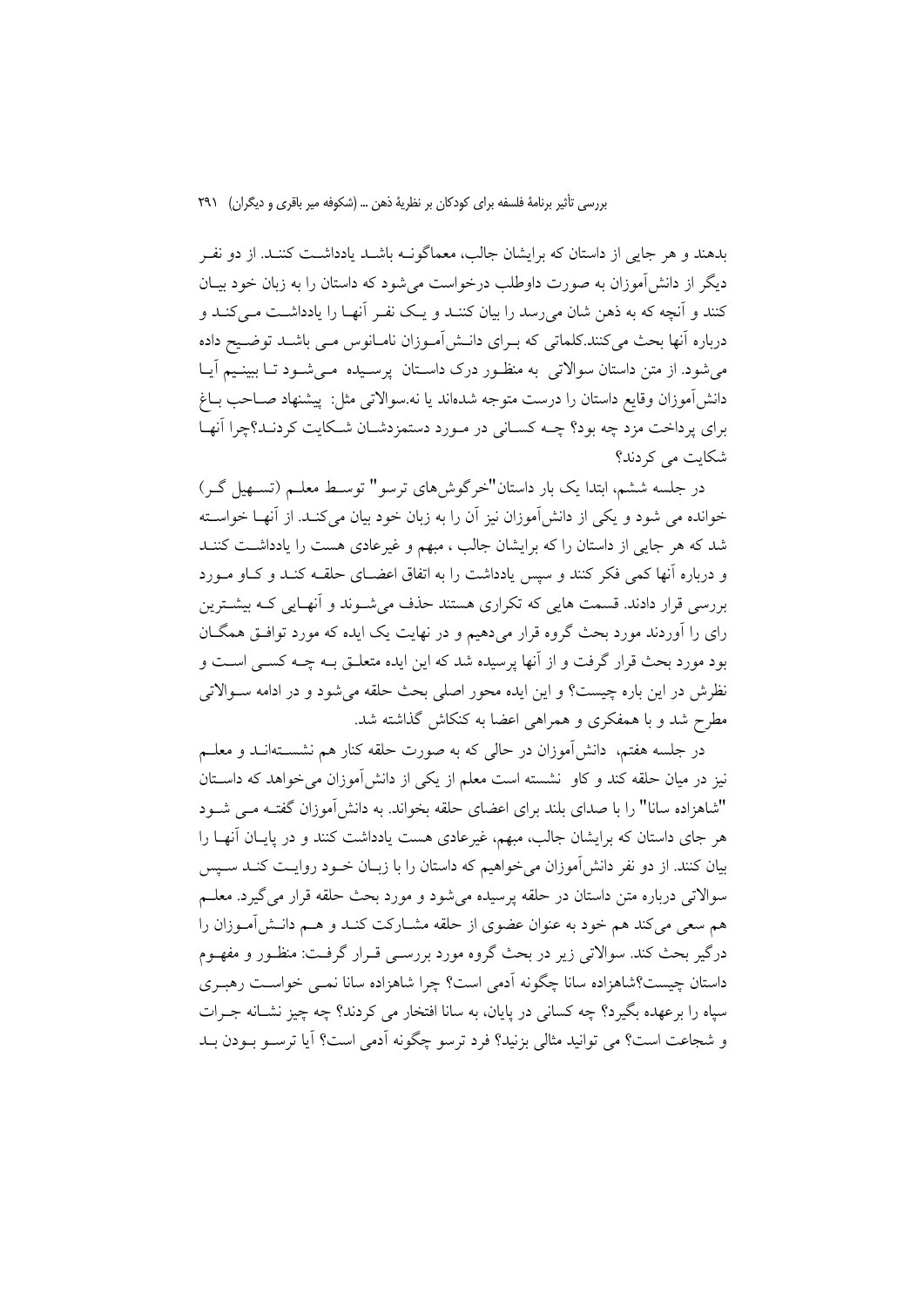٢٩٢ تفكر وكودك، سال دهم، شمارة اول، بهار و تابستان ١٣٩٨

است؟ چرا؟ آیا این امکان وجود داشت که از هیچ چیز نترسید؟ آیا می خواستید ایـن طـور باشىد؟ چرا؟

در جلسه هشتم، دانشآموزان به صورت حلقه دور هم می نشینند و یکی از آنهــا داســتان " ماجرای روپاروپی فینگل یا یک قلدر " را با صدای بلند می خواند. دیگر اعضـای حلقـه بـه او گوش می کنند. پس از خواندن داستان یکی از دانش آموزان داستان را به زبـان خــود بــرای دیگران بیان می کند و از دانش آموزان سوالاتی پیرامون داستان پرسیده می شــود تــا ببینــیم آیــا داستان را به درستی دریافت که دهانـد یـا نـه؟ در طـی حلقـه کنـدوکاو ایـن سـوالات از دانشآموزان پرسیده می شود. به نظرشما، چرا کوکولین می خواست بـا فینگــل بجنگــد؟ آیــا دلیل خوبی داشت؟ وقتی اونا شنید کوکولین می آیـد، چــه فکـری بــه سـرش زد؟ آیــا ایــن بهترين فكر بود؟ در داستان گفته شد اونــا هرگــز دروغ نگفتــه بــود. آيــا ايــن ادعــا درســت است؟چرا کوکولین قدرتش را از دست داد؟ چرا بعضی بـه دیگـران زور مـی گوینـد؟ مـی توانید مثالی بزنید؟ آیا زورگوها همیشه از جنس پسر هستند یا دختران هم می توانند زورگـو باشند؟ چه می شد اگر زورگو بودید؟ اگر زورگویی ببینید، چه می کنید؟

در جلسه نهم، دانشآموزان به صورت حلقه دور هم می نشـینند و یکـی از آنهــا داســتان "دزدي"را با صداي بلند مي خواند. ديگر اعضاي حلقه به او گوش مي كنند. پس از خوانــدن داستان یکی از دانـش آمـوزان داسـتان را بـه زبـان خـود بـرای دیگـران بیـان مـی کنـد و از دانشآموزان سوالاتی پیرامون داستان پرسیده میشـود تـا ببینـیم آیـا داسـتان را بــه درسـتی دریافت کردهاند یا نه؟ در طی حلقه کندوکاو این سوالات از دانش آموزان پرسـیده مـی شـود. منظور و مفهوم داستان چیست؟ چرا مردم کوشیده اند لاله سیاه پرورش دهند؟ چرا پــرورش دهنده اَن پیاز گل سعی می کرد خبر پیازش را مخفـی نگــه دارد؟ دزدی چیســت؟ اَیــا مــی توانید مثالی بزنیـد؟ اگـر چیــزی را پیــدا کنیـد واّن را نــزد خــود نگــه داریــد اّیــا اَن دزدی است؟چرا؟ آيا دزدي هميشه بد است؟ آيا مي توانيـد مثـالي بزنيـد از وقتـي كـه دزدي بـد نیست؟ آیا دزدیدن از یک فقیر بدتر از دزدیدن از یک آدم ثروتمند است؟ چـرا؟ آیـا تـا بــه حال چیزی از شما دزدیده شده است؟ چه احساسی داشتید؟ چه اتفاقی افتاد؟ در جلسه دهم، دانش[موزان هر دو گروه کنترل و آزمـایش درپـس آزمـون شــرکت مــی

كنند.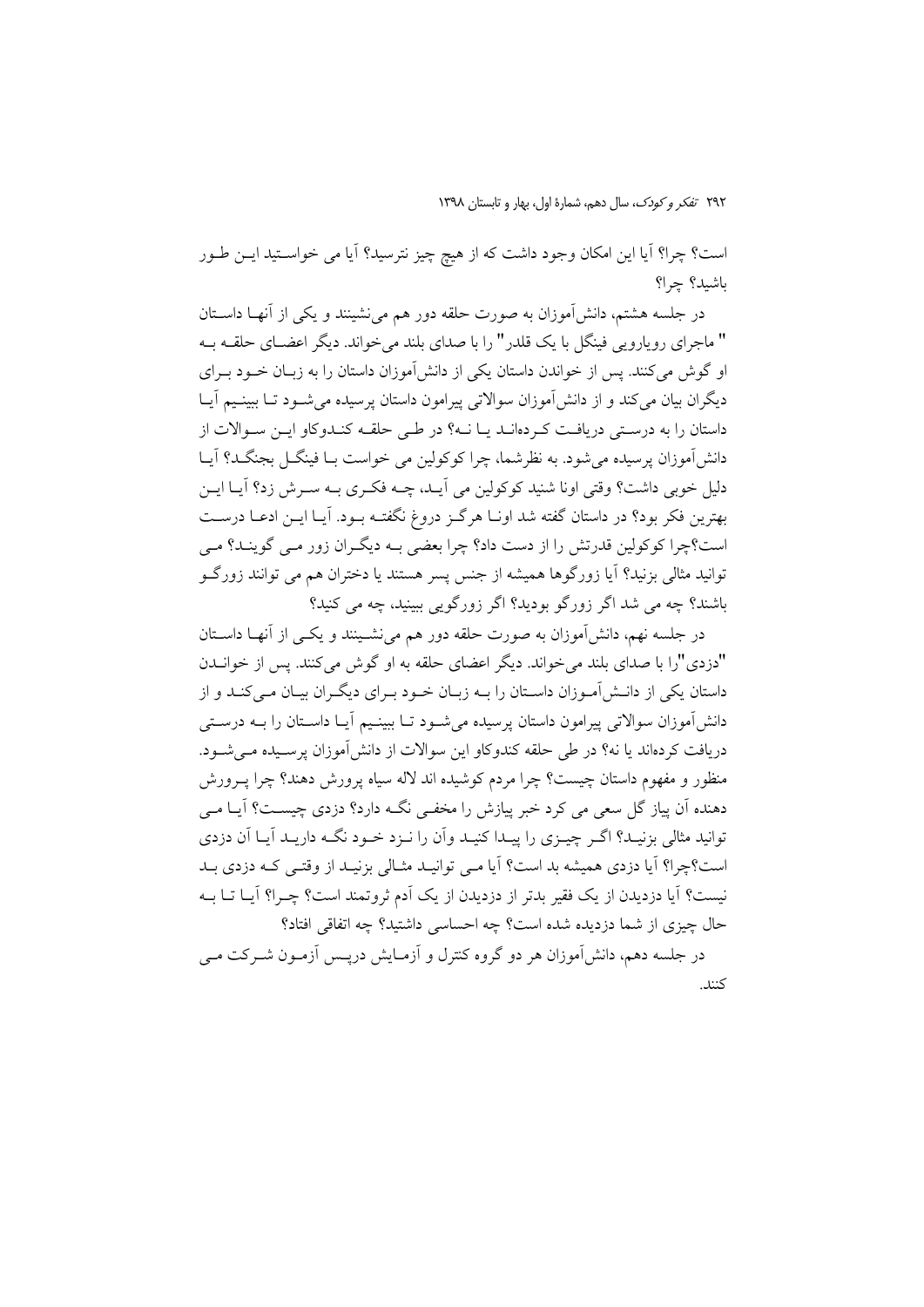### ٤. ابزارهای پژوهش

ابزارهای به کار رفتــه در پــژوهش حاضــر شــامل: پرسشــنامه نظریــه ذهــن هایــه (١٩٩٤) و پرسشنامه باورهای ماکیاولیستی کریستی و گیس (۱۹۷۰) می باشند که در ادامه بـه توضـیح هریک از این ابزارها پرداخته می شود.

يرسشنامه نظريه ذهن

به منظور سنجش مهارت دانش أمــوزان در نظريــه ذهــن، از أزمــون نظريــه ذهــن هايــه (١٩٩٤) استفاده شد. این آزمون مشـتمل بـر ١٢ داسـتان بـا مضـامین وانمـود ســازی، دروغ مصلحت آمیز، اغراق، متقاعدسازی، فراموشی، ظاهر و باطن، لطیفه، کنایــه، فهــم نادرســت، قالب گفتار، هیجان مخالف مطرح گردیده است و توانایی نظریه ذهن را مورد سـنجش قـرار می دهد.

نمره گذاری این آزمون به این صورت است که به خطـای آزمـودنی در مـورد واقعیـت داستان و یا حالت ذهنی مطرح در داستان، نمره صفر تعلق می گیرد. به پاسـخ هـایی کـه بـه طور واضح به حالت ذهنی مورد نظر اشاره نکرده است، اما واقعیت داستان را در نظر گرفتــه باشد نمره یک و به پاسخ هایی که علاوه بر در نظر گرفتن واقعیت داستان بـه حالـت ذهنـی مورد نظر به صورت واضح و روشن اشاره کرده باشند، نمره دو تعلق می گیرد. نمــره نهــایی این مقیاس، حاصل جمع امتیازات آزمودنی در هریک از داستان های کوتـاه مربــوط بــه ایــن یرسشنامه در نظر گرفته می شود.

پرسشنامه نظریه ذهن هایه (١٩٩٤) توسط قمرانسی و همکـاران (١٣٨٥) بـرای کودکـان سنین ۷ تا ۹ ساله در ایران مورد استفاده قرار گرفت و پایـایی آن بـه روش آلفـای کرونبــاخ برابر ۰/۹۸ گزارش شد. همچنین رضویه و عارفی (۱۳۸٦) روایی و پایایی این ابزار را مـورد بررسی قرار دادند. پایایی بین مصححان را برابـر ۰/۸۱ و آلفـای کرونبـاخ ایــن پرسشـنامه را برابر با ۰/۷۰ گزارش کردند. روایی سازه حاکی از کفایت لازم آزمون پیشــرفته نظریــه ذهــن برای جامعه ایرانی بود. در پژوهش حاضر نیز آلفای کرونباخ برابر با ۰/٦٨ محاسبه شد. مقياس باورهاي ماكياوليستي

مقیاس باورهای ماکیاولیستی توسط کریستی و گیس (۱۹۷۰) در یی مطالعات گسترده و با الهام از کتاب شهریار نیکولا ماکیاولی (۱۵۱۳) بـرای انــدازه گیــری باورهــای ماکیاولیســتی كودكان تهيه شد. اين مقياس داراي ٢٣گويه مدرج پنج نمره اي (ليكرت) مي باشـد. رضـويه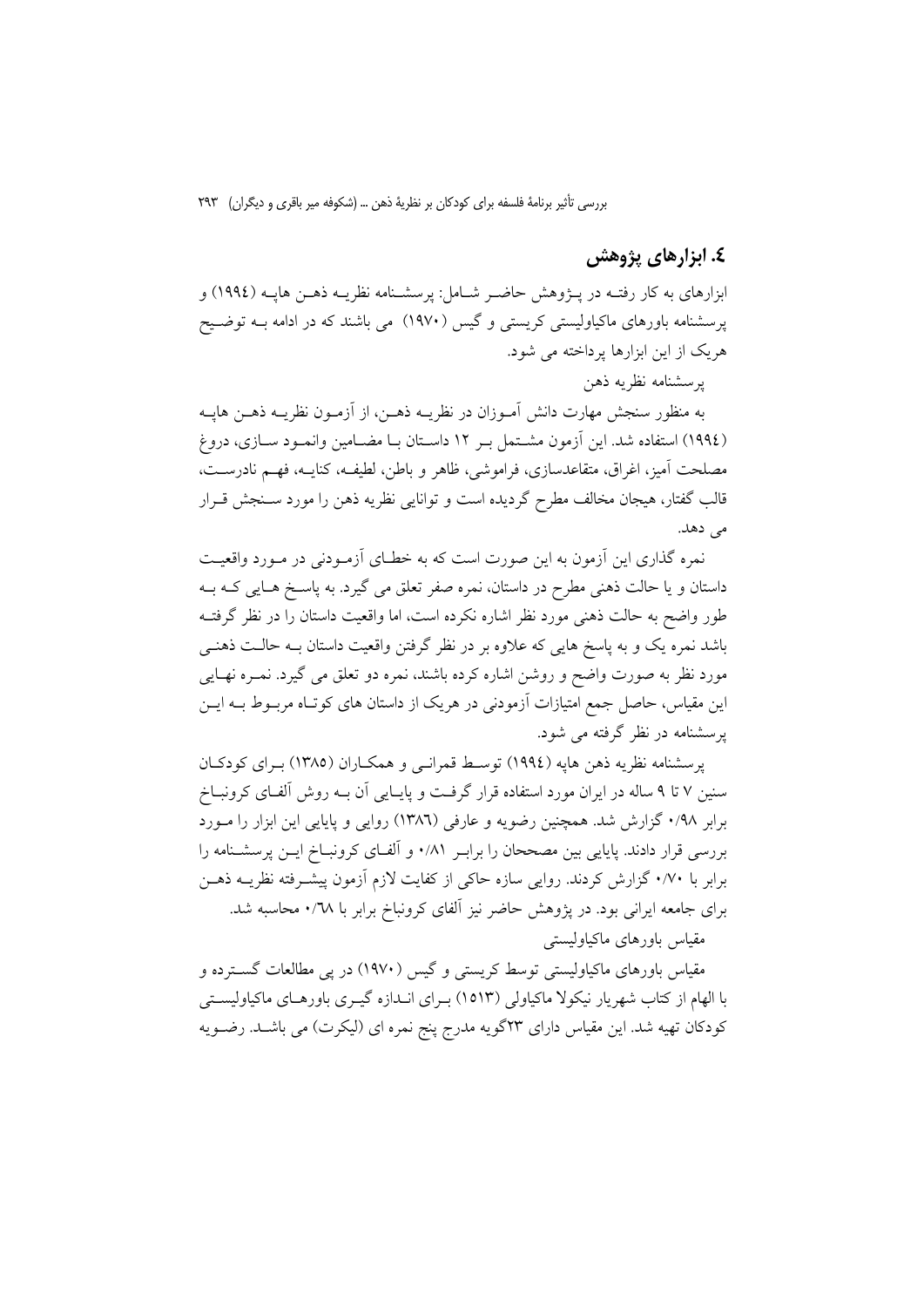و عارفی(١٣٨٤) پایایی این مقیاس به روش آلفای کرونباخ را برابـر بـا ٦٥/ گـزارش کردنــد. در پژوهش حاضر، پایایی این ابزار به روش آلفای کرونباخ برابر با ۰/٦٧ محاسبه شد.

### ٥. يافتەھا

الف: يافته هاى توصيفي

| باورهای ماکیاولیستی |         |              | نظريه ذهن                 | گروه   | ازمون     |
|---------------------|---------|--------------|---------------------------|--------|-----------|
| انحراف معيار        | ميانگين | انحراف معيار | ميانگين                   |        |           |
| 9/3                 | 00/V    | $Y \cdot 9$  | 1V/4                      | كتر ل  | پیش آزمون |
| V/9V                | 00/10   | Y/Y          | 17/2V                     | أزمايش |           |
| $V/\Upsilon\Lambda$ | 00/00   | $Y/\cdot$ 9  | $\mathcal{V}/\mathcal{M}$ | كنتر ل | پس أزمون  |
| $V/\cdot Y$         | 29/22   | ۱/٤٥         | $Y \cdot / \Lambda Y$     | ازمايش |           |

جدول ۲. میانگین و انحراف معیار متغیرهای پژوهش

ب: يافته هاي استنباطي

آیا اجرای برنامه آموزش فلسفه برای کودکان تاثیر معناداری بر نظریــه ذهــن و باورهــای ماكياوليستى دارد؟

جهت حذف آماری اثر متغیر مزاحم بر متغیر وابسته و نیز کنترل تفـاوت هـای اولیــه در پیش آزمون از تحلیل کواریانس استفاده شد. در ابتدا مفروضه ها مورد بررسی قــرار گرفتنــد. در متغیر نظریه ذهن، برای بررسی مفروضه برابری واریانس ها از آزمون لون اســتفاده شــد و مشخص شد که مقدار ٥٢/ F= و سطح معناداری برابر با Sig= /٤٧ که موید مفروضه برابــری واریانس های خطا است و در نتیجه واریانس های نمونه همگن بودند.

مفروضه نرمال بودن توزيع دادها توسط آزمون شاپيرو ويلک بررسي شد که چون آمـاره برابر با ۹۸/ و سطح معناداری برابر با ۲۹/ بود. با توجه به اینکه آمـاره آزمـون بزرگتـر از ۰۵/ است، فرض صفر مبتنی بر اینکه داده نرمال است، تایید می شود و به عبـارت دیگـر توزیــع دادهها نرمال است.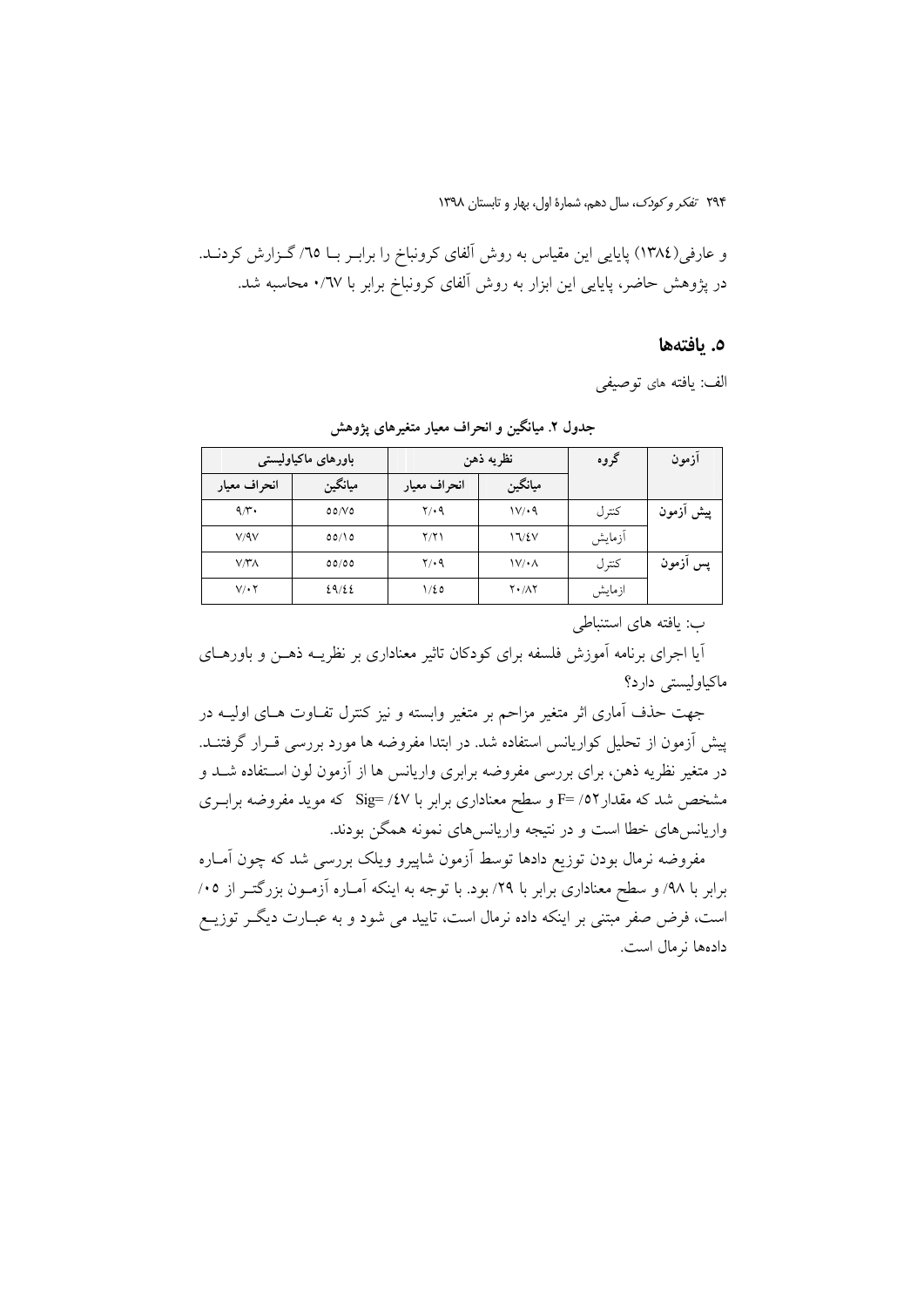| اندازه تاثير | سطح معنادارى          | مقدار F                 | ميانگين<br>مربعات     | درجه<br>آزادى | مجموع<br>مربعات       | منبع              |
|--------------|-----------------------|-------------------------|-----------------------|---------------|-----------------------|-------------------|
| /72          | $/ \cdot \cdot \cdot$ | $Y \Upsilon Y \Sigma V$ | $00/\cdot V$          |               | $00/\cdot V$          | گروه              |
| $\pi$ ۲      | $/ \cdot \cdot \cdot$ | 2.12V                   | $\Lambda V/\Lambda q$ |               | $\Lambda V/\Lambda q$ | پیش أزمون         |
| /٠١          | $\pi$                 | /91                     | <b>YY/VY</b>          |               | YY/YY                 | گروه×پیش<br>آزمون |
|              |                       |                         | $Y/\cdot \Lambda$     | $\wedge$      | $1V_A/91$             | خطا               |
|              |                       |                         |                       | ٩.            | ٣٢٩٣٦                 | کل                |

جدول ٣. نتايج تحليل كوواريانس نظريه ذهن

با توجه به یافته های جداول ۲ و ۳ بین سطح نظریــه ذهــن دو گــروه آزمـایش و کنتــرل (F=۲٦/٤٧ ; Sig =/٠٠١) به عبارتي سـطح نظريــه تفاوت معناداري وجود دارد ذهن دو گروه قبل از اجرای برنامه فلسفه برای کودکان وضعیت مشابهی داشــت امــا بعــد از اجرای برنامه با هم متفاوت شدند پس اجرای برنامه فلسفه برای کودکان بر افـزایش قــدرت ذهن خوانی کودکان تاثیر داشت . اندازه تاثیر برابر با (٢٤/= partial  $\prod^{\sim}$  و به این معنــی کــه ٢٤ درصد تفاوت گروهها در نظريه ذهن مربوط بـه أمـوزش فلسـفه بـراي كودكـان اسـت. همچنین، عدم معناداری تعامل گروه و پیش آزمون (٣٤= F =/٩١; Sig) نیز بیانگر پشــتیبانـی داده ها از فرضیه همگنی شیب رگرسیون است.

در متغیر باورهای ماکیاولیستی، برای بررسی مفروضه برابری واریانس ها از آزمـون لـون استفاده شد و مشخص شد که مقدار F=۱/۰۹ و سطح معناداری برابر بــا ۲۹/ Sig= کــه مویــد مفروضه برابری واریانسهای خطا است و در نتیجـه واریــانسهــای نمونــه همگــن بودنــد. مفروضه نرمال بودن توزيع دادها توسط آزمون شاپيرو ويلک بررســي شــد کــه چــون آمــاره برابر با ۹۹/ و سطح معناداری برابر با ٤٠/ بود. با توجه به اینکه آمـاره آزمـون بزرگتـر از ٠٥/ است، فرض صفر مبتنی بر اینکه داده نرمال است، تایید می شود و به عبـارت دیگـر توزیــع دادهها نرمال است.

| اندازه تاثير    | سطح<br>معناداري   | مقدار F    | ميانگين<br>مربعات                | درجه<br>آزادى | مجموع<br>مربعات                  | منبع      |
|-----------------|-------------------|------------|----------------------------------|---------------|----------------------------------|-----------|
| ٣٤              | $\cdot$ ۳         | $2/\gamma$ | $\Lambda \cdot / \Upsilon \cdot$ |               | $\Lambda \cdot / \Upsilon \cdot$ | گروه      |
| 10 <sup>o</sup> | $( \cdot \cdot )$ | 97/99      | $Y \Sigma Y \cdot / \cdot V$     |               | $Y \Sigma Y \cdot / \cdot V$     | پیش ازمون |

جدول ۴. نتایج تحلیل کوواریانس باورهای ماکیاولیستی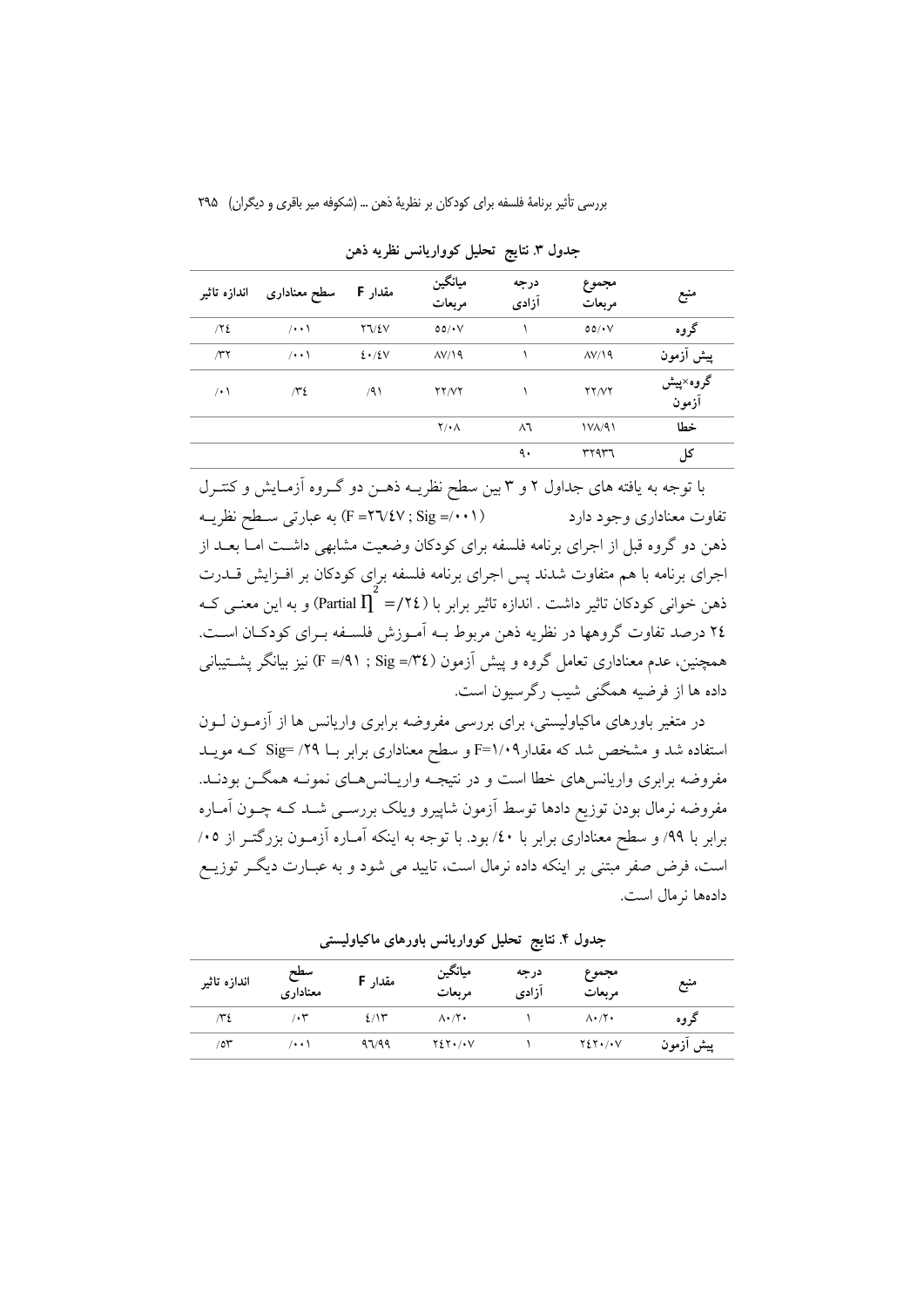۲۹۶ *تفکر و کودک*، سال دهم، شمارهٔ اول، بهار و تابستان ۱۳۹۸

| ۰۱ | ٤٣/ | /۹۱ | YY/91 |    | YY/91         | گروه×پیش<br>آزمون |
|----|-----|-----|-------|----|---------------|-------------------|
|    |     |     | 72/97 | ۸٦ | ۲۱٤٣/۷۵       | خطا               |
|    |     |     |       | ٩. | <b>TOTEVV</b> | دل                |

با توجه به یافته های جــداول ۲ و ٤ بــین باورهــای ماکیاولیســتی دو گــروه آزمــایش و کنترل تفاوت معناداری وجود دارد (F =٤/١٣ ; Sig =/٠٣) به عبــارتی باورهــای ماکیاولیســتی دو گروه قبل از اجرای برنامه فلسفه برای کودکان وضعیت مشابهی داشت اما بعد از اجـرای برنامه با هم متفاوت شدند به نحوی که باورهای ماکیاولیستی کودکان کـاهش یافـت. انــدازه تاثیر برابر با ( Partial  $\prod^* =/\mathfrak{r}$ ) و به این معنی که ۳٤ درصد تفــاوت گروههــا در باورهــای ماکیاولیستی مربوط به آموزش فلسفه برای کودکان است. از طرفـی عــدم معنــاداری تعامــل گروه و پیش آزمون (£7°/= F =/9) نیز بیانگر پشتیبانی داده ها از فرضیه همگنی شـیب ر گرسبون است.

### ٦. نتيجەگىرى

یافتههای جدول ۲ تا ٤ نشان دادند که در گروه کنترل، بین پیش آزمون و پس آزمون تفیاوت معناداری در نظریه ذهن وجود نداشت. اما در گروه آزمایش بین پیش[زمــون و پــس[زمــون تفاوت معناداری در نظریه ذهن وجود داشت. به بیان دیگـر آمـوزش فلسـفه بـرای کودکـان منجر به ارتقاء ذهن خواني در كودكان شـد. ايـن يافتـههـا بـا نتـايج پـژوهش هـاي( Mar, (Keen, 2007) (Nussbaum, 2003) (Oatley, 2012) (Mar, 2009:694) (2006:694 (Zunshine, 2006:29) و ( Kidd & Castano, 2013: 377) همسو بود. در تبيين اين يافتـه مـي توان چنين استدلال نمود کــه ذهــن، مطــابق نظريــه(Eisner, 2002) کــارکرد فرهنگــي دارد و مطابق مرحله رشد بین فردی(Interpersonal stage) در نظریه رشد(Kegan, 1982) که کـودک از طریق تعامل در کلاس های مبتنی بـر گفـت و شـنود کـه اسـاس آمـوزش فلسـفه بـرای کودکان به شمار می رود به شناختی از خود و دیگران دست پیدا می کند. کگـان بـا اسـتفاده از فلسفه هگل که در آن ذهن مقولهای است که لحظهای آرامش نـدارد و مسـتمراً در حـال رشد و حرکت است به این نتیجه می رسد که اگر کودک به مرحله رشد بـین فـردی برسـد توانایی درک همدلانه با دیگران را دارد. ً در این مرحله ، که از مهمترین مرحله رشـد اسـت رفتار افراد بوسیله نیازها، علایق و نیازهای دیگران هــدایت مــی شــود. افــراد در ایــن مرحلــه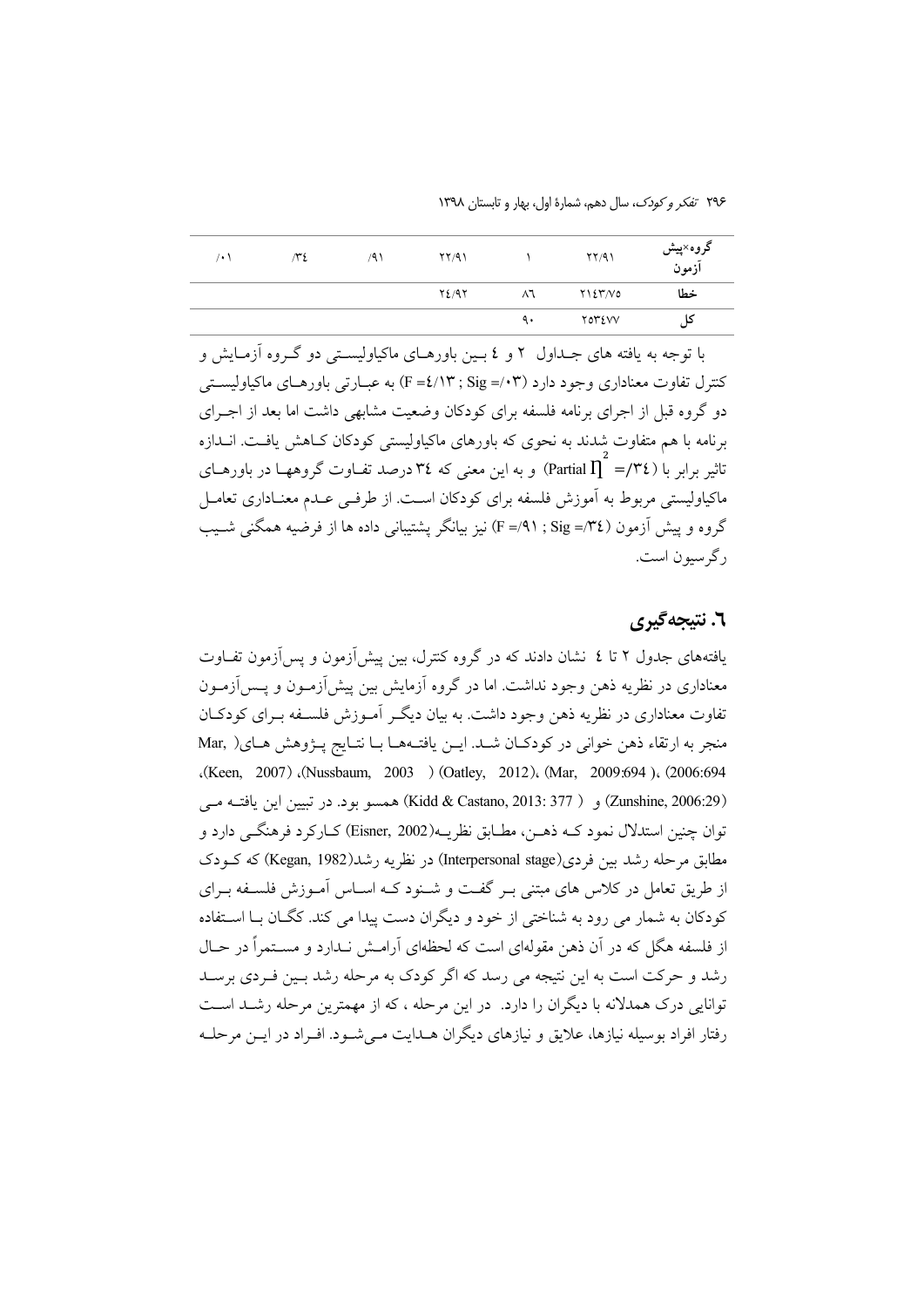توانایی تعدیل کردن و یا به تعویق انــداختن نیازهــا، علایــق، و تمایلاتشــان بــرای بــرآوردن انتظارات ذهن دیگران را دارند. از این رو، بهزیستی فرد در گرو پذیرش باورهـای او توسـط دیگران حاصل مـی شـود. کـودک در ایـن مرحلـه، دیگـران را درک مـی کنـد و اهـل ایثـار (Kegan, 1982).

یافتههای جدول ۲و۳ تا ۸ نشان دادند که در گروه کنترل، بین پیش[زمـون و پـس[زمـون تفاوت معناداری در باورهای ماکیاولیستی وجود نداشت. اما در گـروه آزمـایش بـین پـیش-اّزمون و پس آزمون تفاوت معناداری در باورهای ماکیاولیستی وجود داشــت. بــه بیــان دیگــر آموزش فلسفه برای کودکان منجر به کاهش باورهای ماکیاولیستی در گـروه ازمـایش شـد. اين يافتههـا بــا نتــايج يـــرْوهش هــاي عــارفي(١٣٨٩)، (186:694)؛ ( Dolan & Fullam Panero, 2016:46)،(2004: 1093) و Kidd & Castano, 2013: 377) همسو بود.در تبيين ايسن یافته مطابق مرحله امیراطوری در نظریه رشد (Kegan, 1982)که رفتار کودک بوسـیله نیازهـا، علایق و تمایلات ذهنی فرد هدایت مـیشـوند. در ایـن مرحلـه رویکـرد ابـزار-وسـیله یـا ماکیاولیستی حاکم است و دیگران ابزاری هستند که چگونه می توانند به فـرد پــاری رســانند. فرد دیدگاه دیگران را درک نمیکند بلکه ماسک مـیزنــد تــا غلبــه کنــد. فــرد در پــی منــافع خویش است. در این مرحله کودک از خود نمی پرسد چه کسی است؟ بلکه مـی پرسـد چـه چیزی نصیب وی می شود؟ از این رو خودمحور است و مـدارای انـدکی دارد. فـرد در ایـن مرحله خودشیفته است و فقط می پرسد "این چــه فایــدهای بــرای مــن دارد؟". و ایــن خــود شیفتگی نقطه مقابل تعهد لازم برای حفظ ارتباطهای صمیمانه و همدلانه است.

از این رو، نظریه ذهن اگر در فرهنگی غنی از داستان خــوانی و پرسشــگری(حلقه هــای کند و کاو فلسفه برای کودکان) شکل بگیرد؛ این فهم را ایجـاد مـی کنـد کـه دیگـران دارای افکار و احساسات، عقاید و هیجاناتی متفــاوت از مــا هســتند(Hess, 2006). داسـتان همــواره مجال رسیدن به تعریف تازه ای از خود را برای فرد فراهم می سـازد. بطـوری کـه افـراد بـا داستان خوانی، خود را به جای شخصیت های داستان ها مـی گذارنـد و بـا حـالات ذهنـی فراتر از جهان درونی خود آشنا می شوند. پذیرش این فهم که دیگـران افکـار و هیجانــات و شخصیت های متفاوتی نسبت به ما دارند، زمینه همدلی هر چه بیشتر را فراهم مـی کنـد. بـه طوري كه افراد در شكل گيري روابط كاري و دوستانه و تعاملات اجتماعي، ديگر بــه دنبـال اشخاص شبیه به خود نیستند تا حرفشان را تایید کنند، بلکه به این فهم مـی رســند کــه ایــن تضادهاست که سبب رشد فرهنگی و اجتماعی می شود. همدلی سبب پــذیرش افــراد دارای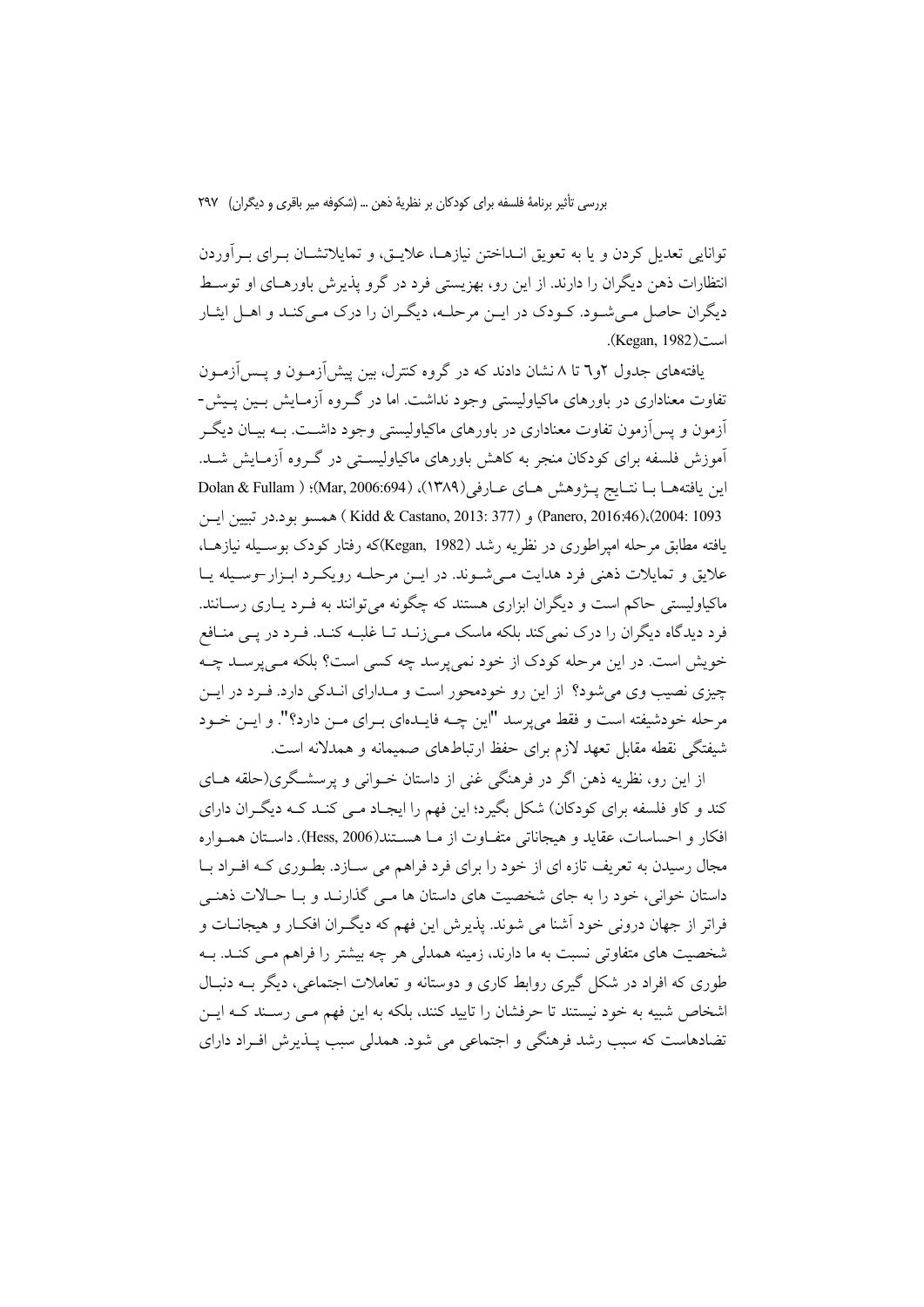٢٩٨ تفكر وكودك، سال دهم، شمارة اول، بهار و تابستان ١٣٩٨

باورهای مخالف با ما می شود. از طرفی، باورهای ماکیاولیستی که ســازه ای از نظریــه ذهــن می باشد در تضاد با همدلی است. داستان و داستان خوانی باعث رشد توانیایی هیای نظرییه ذهن مي شود. همدلي و باورهاي ماكياوليستي هر دو ســازه اي از نظريــه ذهــن مــي باشــند( مژگان عارفی،۱۳۸۹). بنابراین افراد داری توانایی همدلی و افراد دارای باورهای ماکیاولیستی هر دو مهارت خواندن ذهن دیگران را با توجه به حالات ذهنی خود دارنید؛ ولی نحیوه به کار گیری این توانایی در آنها متفاوت است. با توجه به نتایج پژوهش حاضـر، فلسـفه بـرای کودکان افزایش سازہ ہمدلی را با کاہش سازہ باورہای ماکیاولیستی نشــان مــی دھــد. افــراد همدل به دنبال رشد جمعی و افراد دارای باورهای ماکیاولیستی بـه دنبـال کسـب قــدرت و رشد فردی خود به بهای به خطر انداختن موقعیت دیگران می باشند.

#### كتابنامه

- Astington J. W. (2001). "The future of theory-of-mind research: Understanding motivational states, the role of language, and real-world consequences." Child development 72, 3, pp 685-687.
- Bal, P. M. and M. Veltkamp (2013). "How does fiction reading influence empathy ?An experimental investigation on the role of emotional transportation." PloS one 8, 1, pp e55341
- Carpendale, J. I. and C. Lewis (2004). "Constructing an understanding of mind: The development of children's social understanding within social interaction ".Behavioral and brain sciences 27, 1, pp 79-96.
- Christie, R. and F. Geis (1970). "Scale construction." Studies in machiavellianism 34, 4, pp 10-34.
- Dahlgren, S., et al. (2017). "Theory of Mind and Executive Functions in Young Bilingual Children." The Journal of genetic psychology 178, 5, pp 303-307.
- Davidson, M. C. (2006). "Development of cognitive control and executive functions from 4 to 13 years: Evidence from manipulations of memory, inhibition, and task switching." Neuropsychologia 44, 11, pp 2037 Y · VA-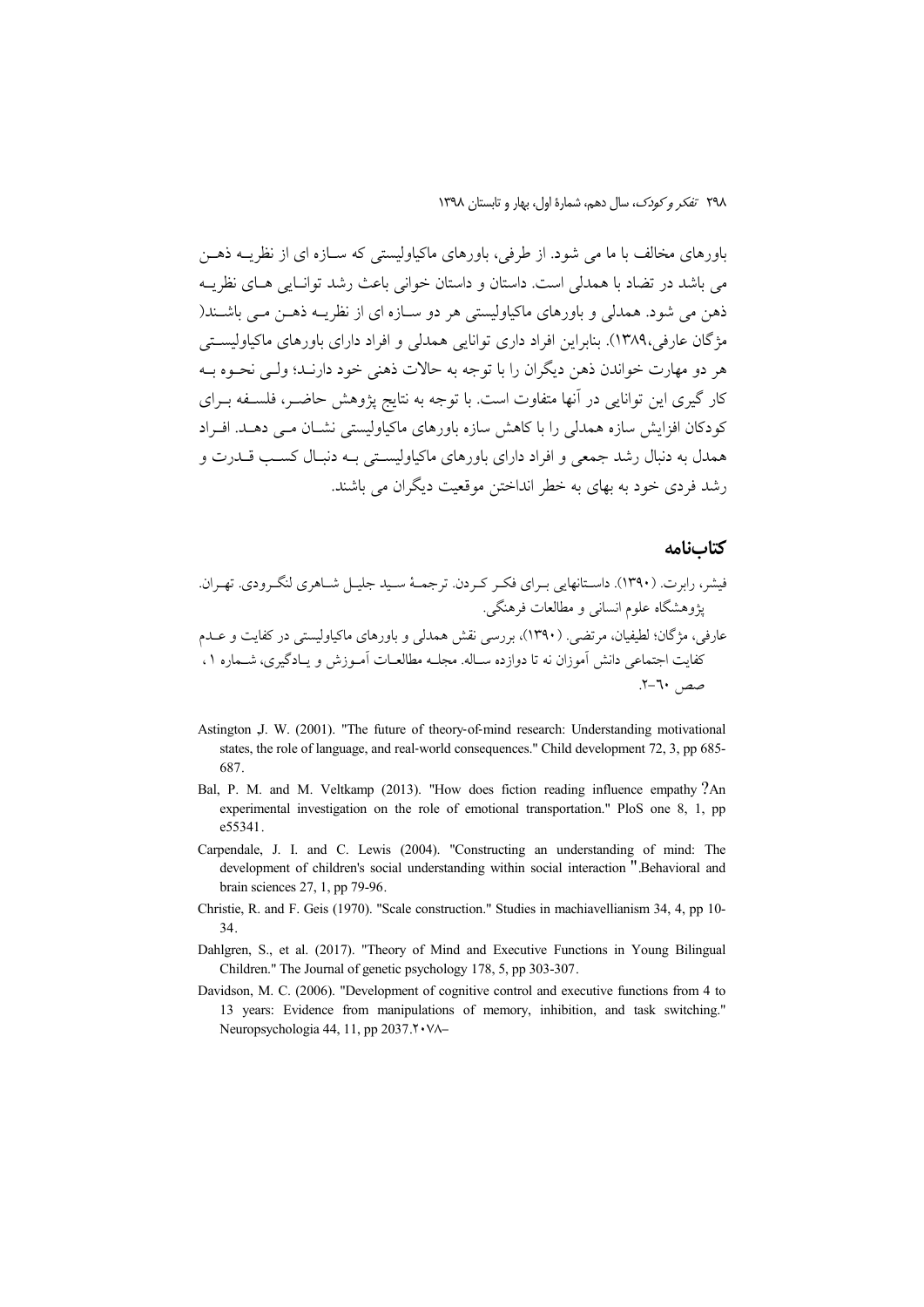- De Rosnay, M. and C. Hughes (2006). "Conversation and theory of mind: Do children talk their way to socio‐cognitive understanding?" British Journal of Developmental Psychology 24, 1,pp 7-37.
- Del Giudice, M. (2015). "Attachment in middle childhood :An evolutionary–developmental perspective." New Directions for Child and Adolescent Development, 148,pp15-30.
- Devine, R. T. and C. Hughes (2016). "Measuring theory of mind across middle childhood: Reliability and validity of the silent films and strange stories tasks." Journal of Experimental Child Psychology 149, pp 23-40.
- Djikic, M. (2013). "Reading other minds: Effects of literature on empathy." Scientific Study of Literature 3, 1,pp 28-47.
- Dolan, M. and R. Fullam (2004). "Theory of mind and mentalizing ability in antisocial personality disorders with and without psychopathy." Psychological medicine 34, 6,pp 1093- 1102.
- Dunn, J. (1994). "Changing minds and changing relationships." Children's early understanding of mind: Origins and development, pp297-310.
- Eccles, J. S. (1999). "The development of children ages 6 to 14." Future of children 9, 2,pp 30- 44.
- Eisner, E.W.(2002). The Arts and Creation of Mind. Yale University Press.
- Esperger, Z. and T. Bereczkei (2012). "Machiavellianism and spontaneous mentalization: One step ahead of others." European Journal of personality 26, 6, pp 580-587.
- Fisher, R.(2005). Teaching Children to Think(2th ). London. Nelson Thornes.
- Flavell, J. H. (2000). "Development of children's knowledge about the mental world." International journal of behavioral development 24, 1, pp 15-23.
- Flavell, J. H. (2004). "Theory-of-mind development: Retrospect and prospect." Merrill-Palmer Quarterly , 1982, pp274-290.
- Gabbard, G. O. (2005). "Mind, brain, and personality disorders." American Journal of Psychiatry 162, 4, pp648-655.
- Gallant, C. and Good, D. (2019). "Examining the "reading the mind in the eyes test" as an assessment of subtle differences in affective theory of mind after concussion". The Clinical Neuropsychologist, pp.1-22.
- Happé, F. G. (1994). "An advanced test of theory of mind: Understanding of story characters' thoughts and feelings by able autistic, mentally handicapped, and normal children and adults." Journal of autism and Developmental disorders 24, 2, pp 129-154.
- Harris, P. L. (1989). Children and emotion: The development of psychological understanding, Basil Blackwell.
- Harwood, M. D. and M. J. Farrar (2006). "Conflicting emotions: The connection between affective perspective taking and theory of mind." British Journal of Developmental Psychology 24, 2,pp401-418.
- Haven, K. (2007). Story proof: The science behind the startling power of story, Greenwood Publishing Group.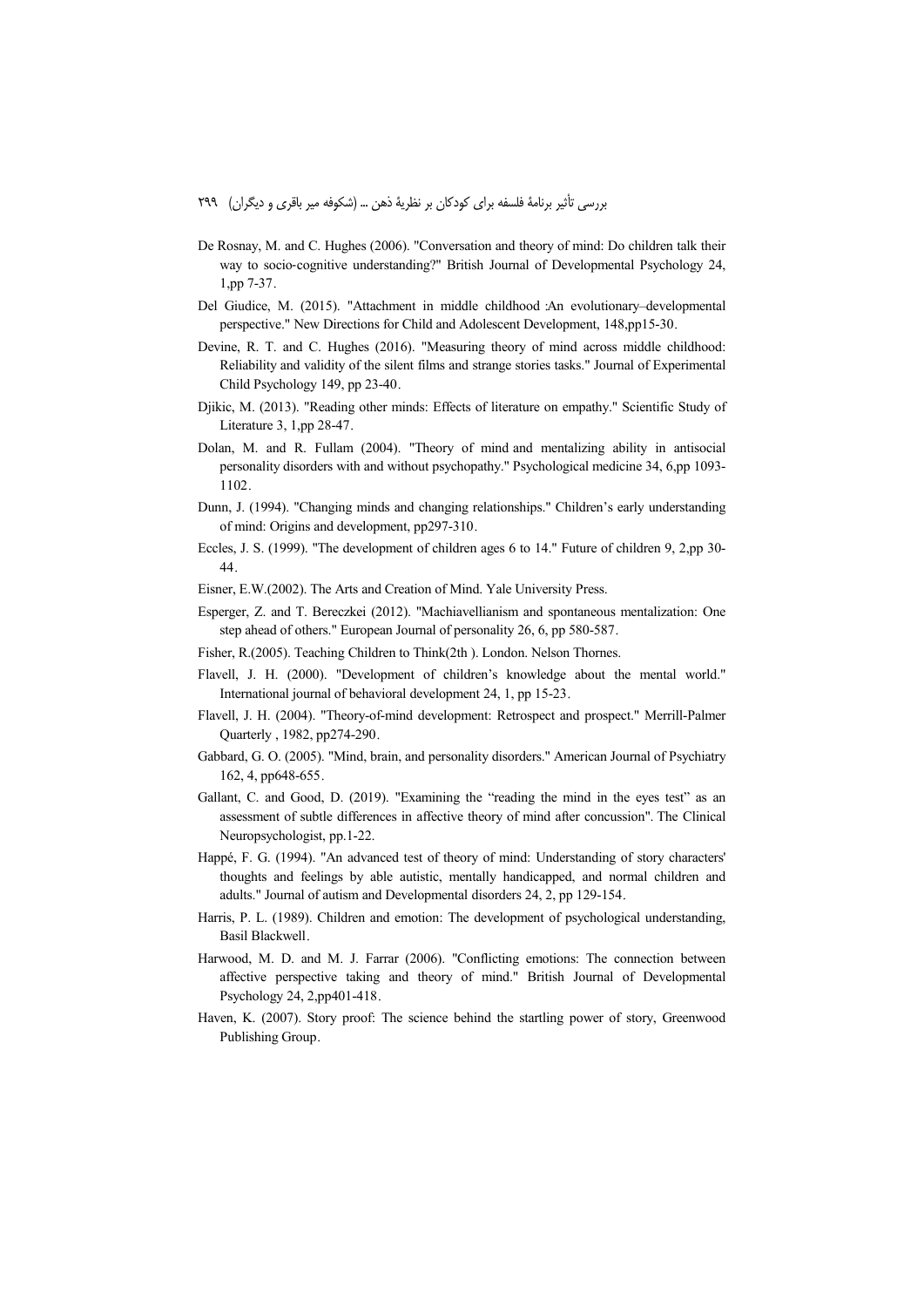- Hess, T. M. (2006). "Adaptive aspects of social cognitive functioning in adulthood: age–related goal and knowledge influences." Social Cognition 24, 3, pp279-309.
- Keen, S. (2007). Empathy and the Novel, Oxford University Press on Demand.
- Kegan, R.(1982). The Evolving Self: Problem and Process in Human Development. Harvard University Press.
- Kidd, D. C. and E. Castano (2013). "Reading literary fiction improves theory of mind." Science 342, 6156, pp377-380.
- Lalonde, C. E. and M. J. Chandler (1995). "False belief understanding goes to school: On the social-emotional consequences of coming early or late to a first theory of mind." Cognition & Emotion 9, 2-3, pp167-185.
- Linton, D. K. and N. I. Wiener .(2001). "Personality and potential conceptions: Mating success in a modern Western male sample." Personality and individual differences 31, 5, pp675-688.
- Mar, R. A., et al. (2006). "Bookworms versus nerds: Exposure to fiction versus non-fiction, divergent associations with social ability, and the simulation of fictional social worlds." Journal of Research in Personality 40, 5,pp 694-712.
- Mar, R. A. (2009). "Exploring the link between reading fiction and empathy: Ruling out individual differences and examining outcomes." Communications 34, 4,pp407-428.
- McHoskey, J. W. (1998). "Machiavellianism and psychopathy." Journal of Personality and Social Psychology 74, 1, pp192.
- Nussbaum, M. C. (2003). Upheavals of thought: The intelligence of emotions, Cambridge University Press.
- Oatley, K. (2012). The passionate muse: Exploring emotion in stories, Oxford University Press.
- Paal, T. and T. Bereczkei (2007). "Adult theory of mind, cooperation, Machiavellianism: The effect of mindreading on social relations." Personality and individual differences 43, 3, pp541-551.
- Panero, M. E. (2016). "Does reading a single passage of literary fiction really improve theory of mind? An attempt at replication." Journal of Personality and Social Psychology 111, 5,pp e46.
- Premack, D. and G. Woodruff (1978). "Does the chimpanzee have a theory of mind?" Behavioral and brain sciences 1, 4, pp 515-526.
- Ritter ,K.. (2011). "Lack of empathy in patients with narcissistic personality disorder." Psychiatry research 187, 1-2, pp241-247.
- Ruffman, T. (1999). "How parenting style affects false belief understanding." Social Development 8, 3, pp 395-411.
- Slaughter, V. (2002). "Theory of mind and peer acceptance in preschool children." British Journal of Developmental Psychology 20, 4, pp 545-564.
- Slaughter, V. and B. Repacholi (2004). Introduction Individual Differences in Theory of Mind: What Are We Investigating? Individual differences in theory of mind, Psychology Press,pp 11-23.
- Sutton, J. and E. Keogh (2001). "Components of Machiavellian beliefs in children: Relationships with personality." Personality and individual differences 30, 1, pp 137-148.